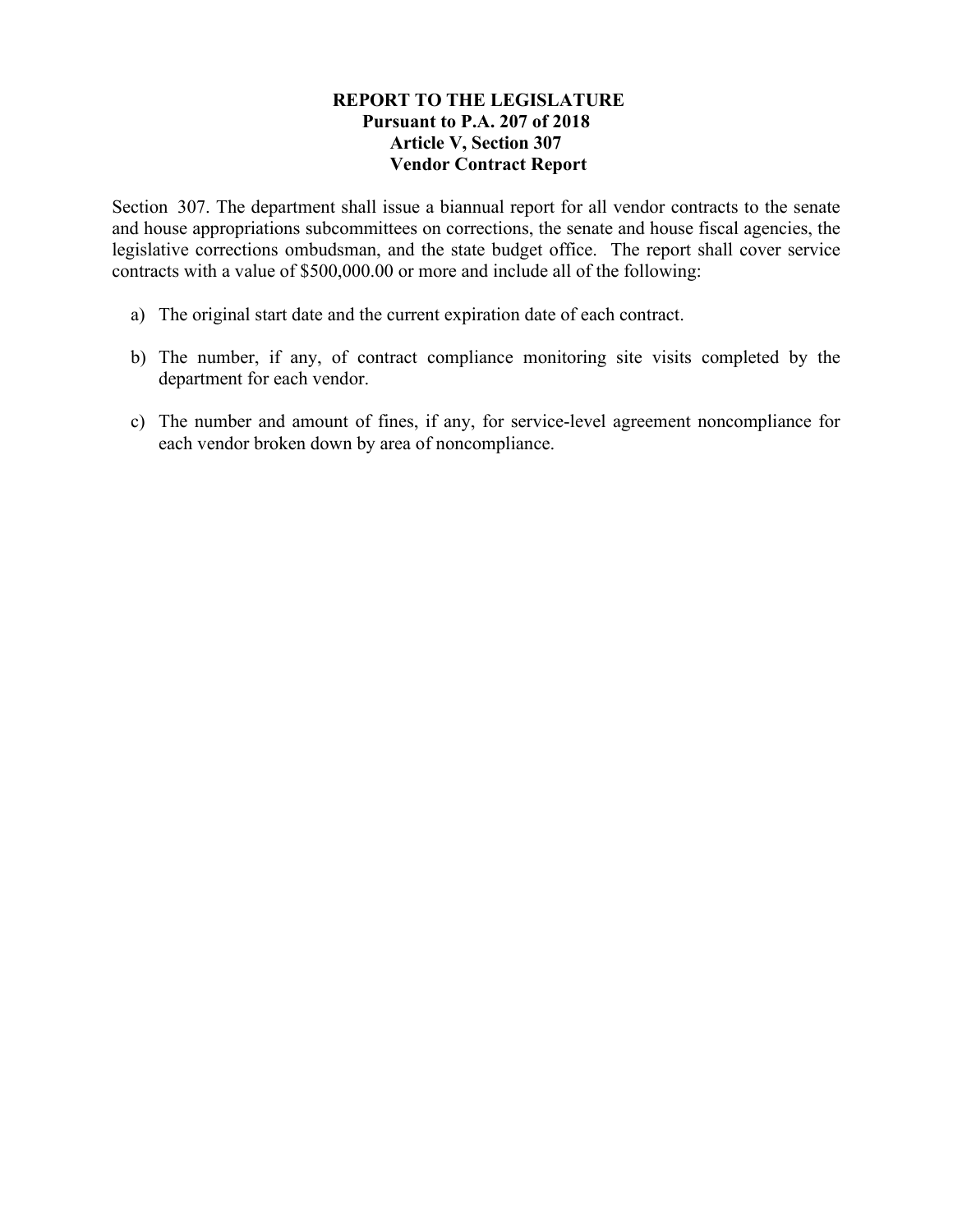| <b>MDOC MA Number</b> | <b>Vendor Name</b>                                                            | <b>Description</b>                                       | <b>MA Start</b> | MA End*    |
|-----------------------|-------------------------------------------------------------------------------|----------------------------------------------------------|-----------------|------------|
| 180000000204          | Wayne State University                                                        | CMO, CPO, and Assistant CMO                              | 12/18/2017      | 12/17/2019 |
| 472B1300017           | Kalamazoo Probation Enhancement Program                                       | Community-based Residential Substance Abuse Treatment    | 10/1/2010       | 3/31/2020  |
| 180000000199          | Mediation & Restorative Services                                              | <b>EXIT Program</b>                                      | 10/1/2017       | 9/30/2019  |
| 190000000243          | Goodwill Industries of Greater Detroit                                        | Flip the Script                                          | 10/1/2018       | 9/30/2019  |
| 180000000334          | <b>Clinton County</b>                                                         | Intensive Detention Reentry Program (IDRP)               | 10/1/2017       | 9/30/2019  |
| 180000000494          | Ingham County                                                                 | Intensive Detention Reentry Program (IDRP)               | 10/1/2017       | 9/30/2019  |
| 472B3200004           | Catholic Charities of Michigan                                                | <b>Outpatient Sub Abuse Treatment</b>                    | 10/1/2012       | 9/30/2019  |
| 472B3200005           | Apex Downriver Behavioral Health, LLC                                         | <b>Outpatient Sub Abuse Treatment</b>                    | 10/1/2012       | 3/31/2020  |
| 472B3200006           | Catholic Charities of Michigan                                                | <b>Outpatient Sub Abuse Treatment</b>                    | 10/1/2012       | 9/30/2019  |
| 472B3200008           | Catholic Social Services of Wayne County                                      | <b>Outpatient Sub Abuse Treatment</b>                    | 10/1/2012       | 9/30/2019  |
| 472B3200009           | CareFirst Community Health                                                    | <b>Outpatient Sub Abuse Treatment</b>                    | 10/1/2012       | 3/31/2020  |
| 472B3200010           | Complete Counseling Center, Inc.                                              | <b>Outpatient Sub Abuse Treatment</b>                    | 10/1/2012       | 3/31/2020  |
| 472B3200011           | Community Programs, Inc.                                                      | <b>Outpatient Sub Abuse Treatment</b>                    | 10/1/2012       | 9/30/2019  |
| 472B3200012           | <b>ETRS Corporation</b>                                                       | <b>Outpatient Sub Abuse Treatment</b>                    | 10/1/2012       | 3/31/2020  |
| 472B3200014           | <b>Great Lakes Recovery Centers</b>                                           | <b>Outpatient Sub Abuse Treatment</b>                    | 10/1/2012       | 9/30/2019  |
| 472B3200015           | Kalamazoo Probation Enhancement Program                                       | <b>Outpatient Sub Abuse Treatment</b>                    | 10/1/2012       | 3/31/2020  |
| 472B3200019           | New Paths, Inc.                                                               | <b>Outpatient Sub Abuse Treatment</b>                    | 10/1/2012       | 3/31/2020  |
| 472B3200023           | Saginaw Psychological Services                                                | <b>Outpatient Sub Abuse Treatment</b>                    | 10/1/2012       | 3/31/2020  |
| 472B3200024           | Salvation Army Harbor Light                                                   | <b>Outpatient Sub Abuse Treatment</b>                    | 10/1/2012       | 9/30/2019  |
| 472B3200025           | Self Help Addiction Rehabilitation, Inc.                                      | <b>Outpatient Sub Abuse Treatment</b>                    | 10/1/2012       | 3/31/2020  |
|                       | Western Michgian University Behavioral Health                                 |                                                          |                 |            |
| 472B3200026           | Services                                                                      | <b>Outpatient Sub Abuse Treatment</b>                    | 10/1/2012       | 3/31/2020  |
| 180000000056          | <b>KPEP</b>                                                                   | Parole Certain Sanction Program                          | 10/1/2017       | 9/30/2019  |
| 180000000279          | Catholic Charities of Michigan                                                | Prison Based Outpatient Sub Abuse Treatment              | 2/1/2018        | 1/31/2023  |
| 180000000282          | Community Programs, Inc.                                                      | Prison Based Outpatient Sub Abuse Treatment              | 2/1/2018        | 1/31/2023  |
| 180000000284          | Partners in Change: Psychological and<br>Community Services, PLC              | Prison Based Outpatient Sub Abuse Treatment              | 2/1/2018        | 1/31/2023  |
| 180000000285          | Wings of a Dove                                                               | Prison Based Outpatient Sub Abuse Treatment              | 2/1/2018        | 1/31/2023  |
| 180000000283          | Gateway Foundation, Inc.                                                      | Prison Based Outpatient Sub Abuse Treatment (RSAT)       | 2/1/2018        | 1/31/2023  |
| 472B6600018           | <b>Alternative Directions</b>                                                 | <b>Probation Residential</b>                             | 10/1/2015       | 9/30/2020  |
| 472B6600019           | Community Mental Health CEI                                                   | <b>Probation Residential</b>                             | 10/1/2015       | 9/30/2020  |
| 472B6600021           | Completion House Inc. dba Turning Point<br><b>Recovery Centers</b>            | <b>Probation Residential</b>                             | 10/1/2015       | 9/30/2020  |
| 472B6600022           | <b>Detroit Rescue Mission Ministries</b>                                      | <b>Probation Residential</b>                             | 10/1/2015       | 9/30/2020  |
| 472B6600023           | Elmhurst Home, Inc.                                                           | <b>Probation Residential</b>                             | 10/1/2015       | 9/30/2020  |
| 472B6600024           | Get Back Up, Inc.                                                             | <b>Probation Residential</b>                             | 10/1/2015       | 9/30/2020  |
| 472B6600025           | Samartitas (Formely Heartline, Inc - Lutheran<br>Social Services of Michigan) | <b>Probation Residential</b>                             | 10/1/2015       | 9/30/2020  |
| 472B6600026           | Huron House Inc.                                                              | <b>Probation Residential</b>                             | 10/1/2015       | 9/30/2020  |
| 472B6600027           | New Paths, Inc.                                                               | Probation Residential                                    | 10/1/2015       | 9/30/2020  |
| 472B6600028           | Operation Get Down, Inc.                                                      | <b>Probation Residential</b>                             | 10/1/2015       | 9/30/2020  |
| 472B6600030           | Pine Rest Christian Mental Health                                             | <b>Probation Residential</b>                             | 10/1/2015       | 9/30/2020  |
| 472B6600031           | The Salvation Army Harbor Light                                               | <b>Probation Residential</b>                             | 10/1/2015       | 9/30/2020  |
| 472B6600032           | Self Help Addiction Rehabilitation, Inc.                                      | <b>Probation Residential</b>                             | 10/1/2015       | 9/30/2020  |
| 472B6600033           | SMB Probation Center, Inc. dba Tri-Cap                                        | <b>Probation Residential</b>                             | 10/1/2015       | 9/30/2020  |
| 472B6600035           | Twin County Community Probation Center, Inc.                                  | <b>Probation Residential</b>                             | 10/1/2015       | 9/30/2020  |
| 472B6600036           | Kalamazoo Probation Enhancement Program                                       | Probation Residential                                    | 10/1/2015       | 9/30/2020  |
| 472B6600042           | <b>Addiction Treatment Services</b>                                           | <b>Probation Residential</b>                             | 10/1/2015       | 9/30/2020  |
| 472B6600043           | Great Lakes Recovery Centers, Inc.                                            | Probation Residential                                    | 10/1/2015       | 9/30/2020  |
| 472B6600003           | Professional Consulting Services, Inc.                                        | Reentry for Offenders with Special Needs                 | 12/1/2015       | 11/30/2020 |
| 180000000375          | Van Buren County                                                              | Region 8 - Opioid Specific Program                       | 1/31/2018       | 9/30/2019  |
| 180000000666          | Self Help Addiction Rehabilitation, Inc.                                      | Region 9 & 10 Alternative Intervention Sentencing Effort | 5/1/2018        | 9/30/2019  |
| 180000000027          | Lake County                                                                   | <b>Residential Reentry Program</b>                       | 10/1/2017       | 9/30/2020  |
| 472B1300009           | Clinton, Eaton and Ingham Community Mental                                    | Residential Substance Abuse                              |                 | 9/30/2019  |
|                       | Health                                                                        |                                                          | 10/1/2010       |            |
| 472B1300013           | Elmhurst Home, Inc.                                                           | <b>Residential Substance Abuse</b>                       | 10/1/2010       | 3/31/2020  |
| 472B1300015           | Great Lakes Recovery Centers                                                  | Residential Substance Abuse                              | 10/1/2010       | 9/30/2019  |
| 472B1300019           | New Paths, Inc.                                                               | Residential Substance Abuse                              | 10/1/2010       | 3/31/2020  |
| 472B1300021           | Ottagan Addiction Recovery, Inc.                                              | Residential Substance Abuse                              | 10/1/2010       | 9/30/2019  |
| 472B1300023           | Pine Rest Christian Mental Health Services                                    | Residential Substance Abuse                              | 10/1/2010       | 3/31/2020  |
| 472B1300024           | Saginaw Psychological Services                                                | Residential Substance Abuse                              | 10/1/2010       | 3/31/2020  |
| 472B1300025           | The Salvation Army Harbor Light Center                                        | Residential Substance Abuse                              | 10/1/2010       | 9/30/2019  |
| 472B1300026           | Self Help Addiction Rehabilitation, Inc.                                      | Residential Substance Abuse                              | 10/1/2010       | 3/31/2020  |
| 180000000181          | Berghuis Psychological Service                                                | Sex Offender Counseling                                  | 2/1/2018        | 1/31/2021  |
| 180000000182          | Catholic Charities of Michigan, Inc.                                          | Sex Offender Counseling                                  | 2/1/2018        | 1/31/2021  |
| 180000000183          | Community Programs, Inc.                                                      | Sex Offender Counseling                                  | 2/1/2018        | 1/31/2021  |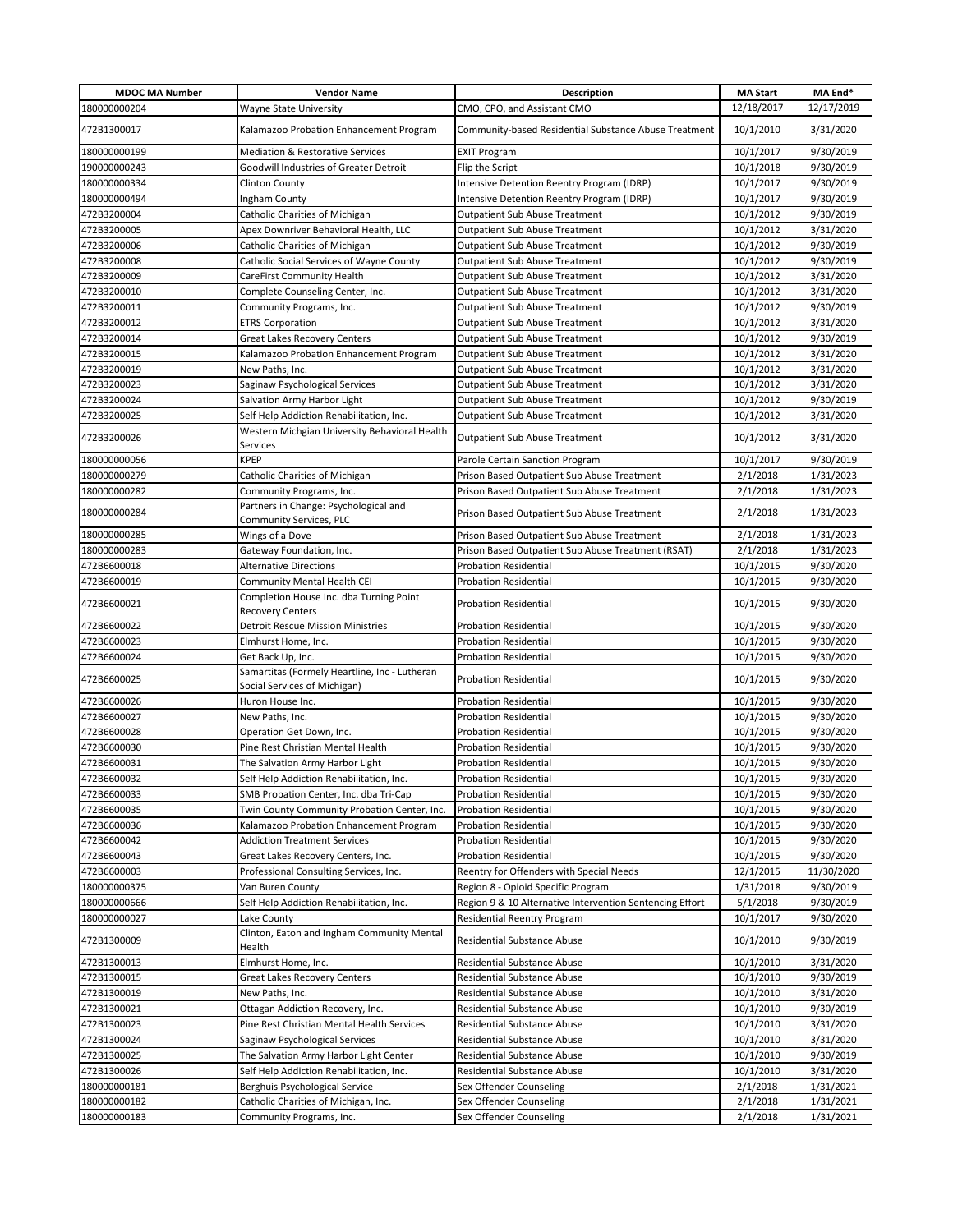| 180000000184 | Kalamazoo Probation Enhancement Program<br>(KPEP)                              | Sex Offender Counseling                           | 2/1/2018   | 1/31/2021  |
|--------------|--------------------------------------------------------------------------------|---------------------------------------------------|------------|------------|
| 180000000185 | Shanle Psychological Services, LLC                                             | Sex Offender Counseling                           | 2/1/2018   | 1/31/2021  |
| 180000000218 | Apex Downriver Behavioral Health, LLC                                          | Sex Offender Counseling                           | 2/1/2018   | 1/31/2021  |
| 20180001     | Dr. Kim Doohak, DDS                                                            | <b>SPS Dentist</b>                                | 2/20/2018  | 2/19/2020  |
| 20180004     | Kyung Cho, DDS                                                                 | <b>SPS Dentist</b>                                | 7/23/2018  | 7/22/2020  |
| 20160002A    | Dr. Michael Ballard, DDS                                                       | <b>SPS Dentist</b>                                | 10/1/2015  | 9/30/2020  |
| 20160014A    | Dr. William Gillette, Jr., DDS                                                 | <b>SPS Dentist</b>                                | 10/1/2015  | 9/30/2020  |
| 472B5500071  | Criticore Nursing Agency, Inc.                                                 | Temporary Health Care Staffing                    | 5/11/2015  | 5/10/2020  |
| 472B5500072  | Manpower, Inc. of Southeastern                                                 | Temporary Health Care Staffing                    | 5/11/2015  | 5/10/2020  |
| 472B5500073  | Maxim Healthcare Services, Inc                                                 | Temporary Health Care Staffing                    | 5/11/2015  | 5/10/2020  |
| 472B5500074  | SHC Services, Inc. dba Supplemental Health Care Temporary Health Care Staffing |                                                   | 5/11/2015  | 5/10/2020  |
| 472B5500075  | Vibrus Group, LLC                                                              | Temporary Health Care Staffing                    | 5/11/2015  | 5/10/2020  |
| 472B5500076  | Cell Staff, LLC                                                                | <b>Temporary Health Care Staffing</b>             | 5/11/2015  | 5/10/2020  |
| 472B5500077  | Care One, Inc.                                                                 | Temporary Health Care Staffing                    | 5/11/2015  | 5/10/2020  |
| 472B0200149  | Lenox Township                                                                 | <b>Water and Sewer</b>                            | 1/1/2010   | 1/1/2035   |
| 472B3001215  | Sylvan Township Water and Sewer Authority                                      | <b>Water and Sewer</b>                            | 1/29/2003  | 1/29/2028  |
| 472B3001216  | Madison Township                                                               | <b>Water and Sewer</b>                            | 12/20/2002 | 12/21/2027 |
| 180000000261 | <b>KPEP</b>                                                                    | Westside Residential Alternative to Prison (WRAP) | 1/1/2018   | 9/30/2020  |
| 180000000368 | <b>Eaton County</b>                                                            | Westside Residential Alternative to Prison (WRAP) | 1/1/2018   | 9/30/2020  |

\*Contracts ending on September 30, 2019 are pending Fiscal Year 2020 budget approval and/or signatures.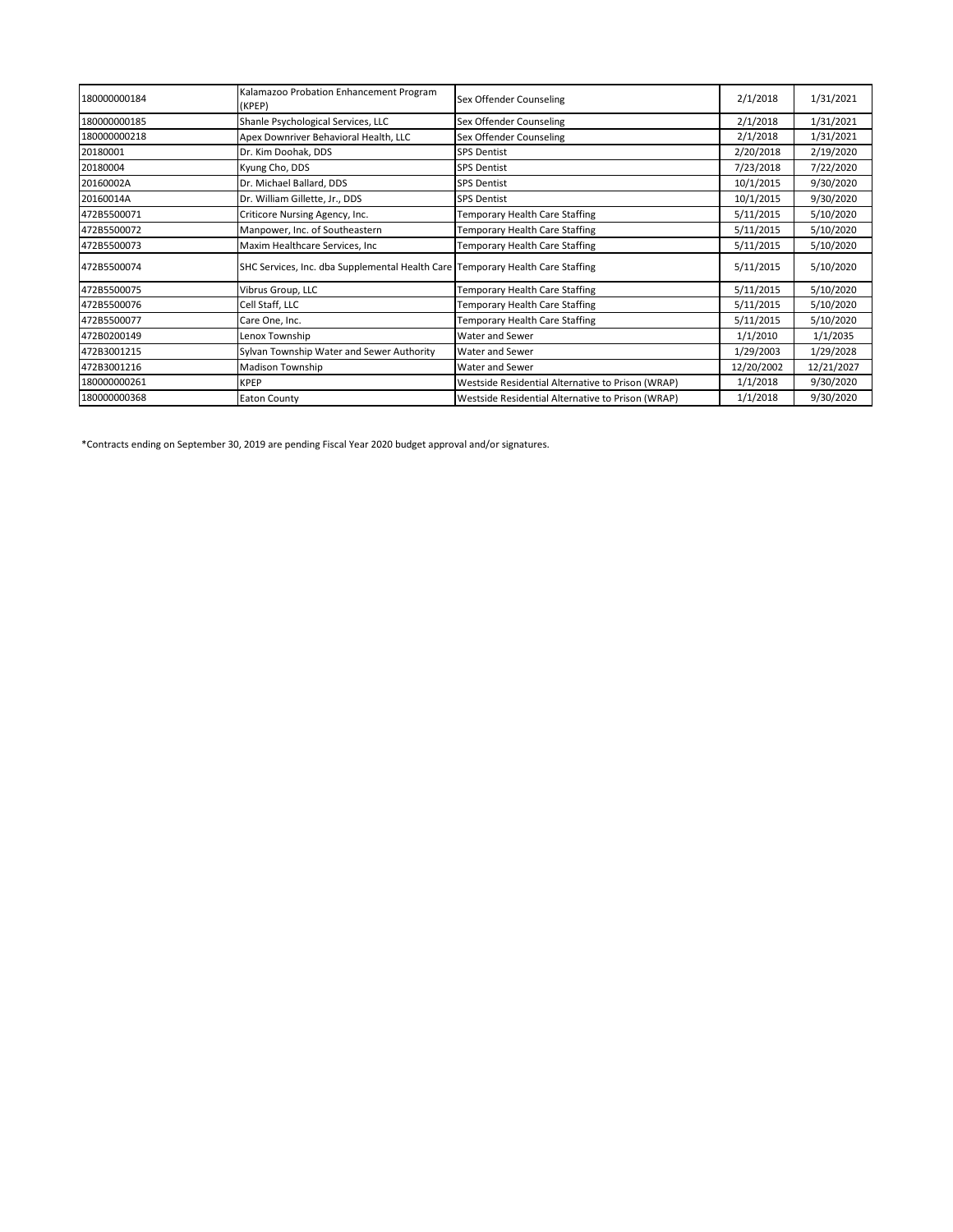| Trinity Services Group, Inc.    |                 |                  |              |
|---------------------------------|-----------------|------------------|--------------|
| (Prisoner Food Service)         |                 |                  |              |
| 17118*669                       | 2019            | 2019             |              |
| Begin Date: 6/1/2018            | Jan, Feb, March | April, May, June |              |
| End Date: 10/31/2019            |                 |                  | <b>TOTAL</b> |
| SLA - Invoicing (Monthly)       |                 |                  |              |
| SLA - Training (Ended 8/1/2018) |                 |                  |              |
| Site Visits Scheduled/Completed |                 |                  |              |
| Comments:                       |                 |                  |              |

| Keefe Commissary Network, LLC<br>(Prisoner Store/Care Packages)<br>071B5500112<br>Begin Date: 7/1/2015<br>End Date: 9/30/2019 | 2019<br>Jan, Feb, March | 2019<br>April, May, June | <b>TOTAL</b> |
|-------------------------------------------------------------------------------------------------------------------------------|-------------------------|--------------------------|--------------|
| SLA - Inventory Outages                                                                                                       | \$                      |                          |              |
| SLA - Delivery                                                                                                                |                         |                          |              |
| SLA - Reports                                                                                                                 |                         |                          |              |
| SLA - Customer Service                                                                                                        |                         |                          |              |
| <b>SLA - Sales Commission</b>                                                                                                 |                         |                          |              |
| Site Visits Scheduled/Completed                                                                                               | 5                       |                          |              |
| Comments:                                                                                                                     |                         |                          |              |

| Global Tel Link (GTL)<br>(Prisoner Phones)<br>18*1124<br>Begin Date: 8/9/2018 | 2019<br>Jan, Feb, March | 2019<br>April, May, June |              |
|-------------------------------------------------------------------------------|-------------------------|--------------------------|--------------|
| End Date: 8/8/2023                                                            |                         |                          | <b>TOTAL</b> |
| SLA - Fund Processing                                                         | \$                      |                          | Ś            |
| SLA - Refunds                                                                 | \$                      |                          |              |
| SLA-Reports                                                                   | \$                      |                          |              |
| <b>SLA - Customer Service</b>                                                 | \$                      |                          | S            |
| <b>SLA - Sales Commission</b>                                                 | \$                      |                          | ς            |
| Site Visits Scheduled/Completed                                               | 14                      | 15                       | 29           |
| Comments:                                                                     |                         |                          |              |

| Global Tel Link (GTL)           |                 |                  |              |
|---------------------------------|-----------------|------------------|--------------|
| (Prisoner Deposits)             | 2019            |                  |              |
| 071B7700057                     |                 | 2019             |              |
| Begin Date: 2/1/2017            | Jan, Feb, March | April, May, June |              |
| End Date: 10/31/2020            |                 |                  | <b>TOTAL</b> |
| <b>SLA - Fund Processing</b>    | Ś               |                  |              |
| SLA - Refunds                   | \$              |                  |              |
| SLA-Reports                     | \$              |                  |              |
| <b>SLA - Customer Service</b>   | \$              |                  |              |
| SLA - Sales Commission          | \$              |                  |              |
| Site Visits Scheduled/Completed | 6               |                  |              |
| Comments:                       |                 |                  |              |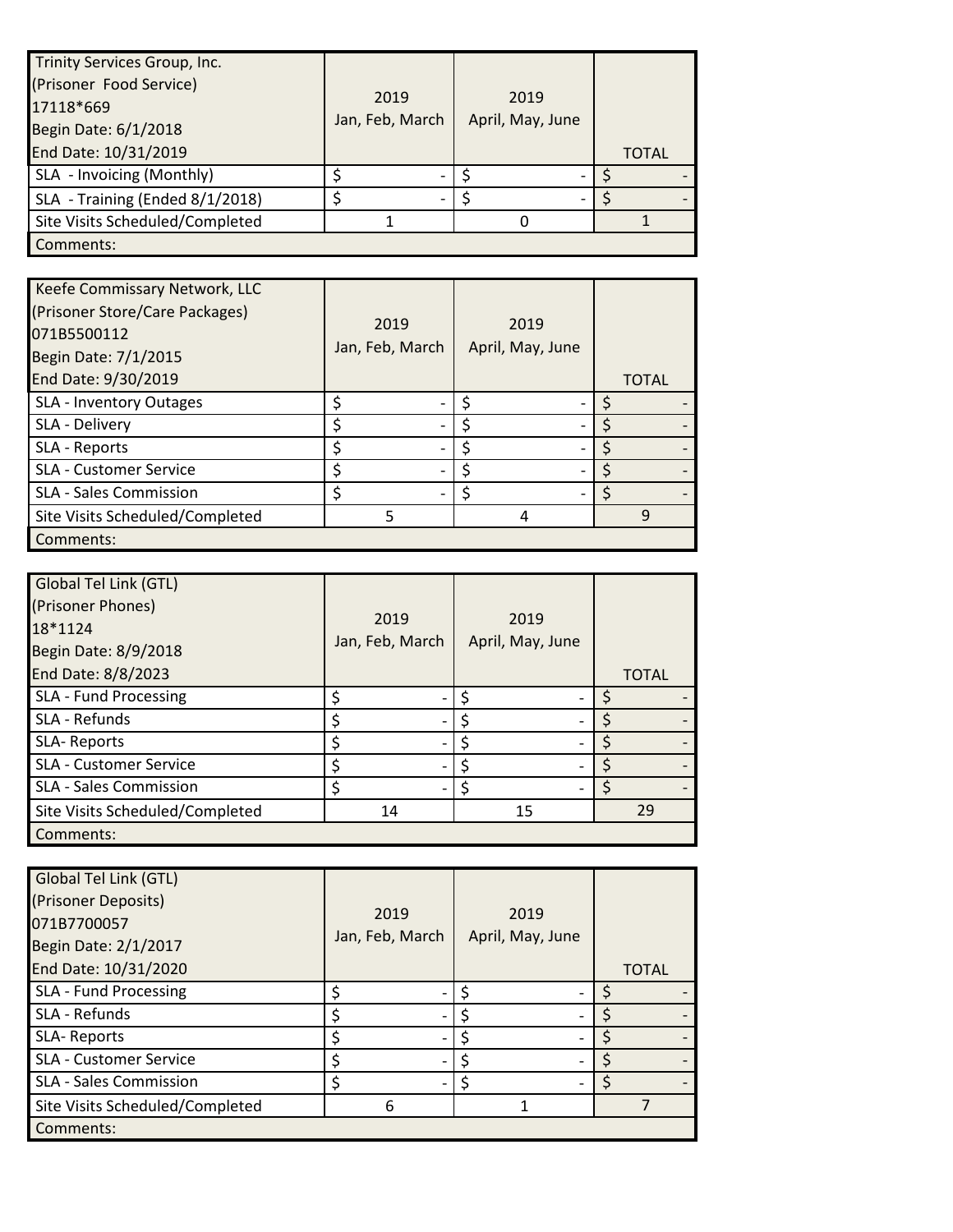| <b>Global Shop Solutions, Inc.</b><br>(Michigan State Industries Enterprise<br><b>Resource Planning Application)</b><br>19*451<br>Begin Date: 5/1/2019<br>End Date: 4/30/2022<br><b>Begin Date:</b> | 2019<br>Jan, Feb, March | 2019<br>April, May, June |              |
|-----------------------------------------------------------------------------------------------------------------------------------------------------------------------------------------------------|-------------------------|--------------------------|--------------|
| <b>End Date:</b>                                                                                                                                                                                    |                         |                          | <b>TOTAL</b> |
| <b>SLA - Service Availability</b>                                                                                                                                                                   | \$                      |                          |              |
| SLA - Response and Resolution Time                                                                                                                                                                  | \$                      |                          |              |
| Site Visits Scheduled/Completed                                                                                                                                                                     |                         |                          |              |
| Comments:                                                                                                                                                                                           |                         |                          |              |

| JPay<br>(Prisoner Messaging and Media)<br>071B7700058<br>Begin Date: 2/1/2017<br>End Date: 10/31/2020 | 2019<br>Jan, Feb, March | 2019<br>April, May, June | <b>TOTAL</b> |
|-------------------------------------------------------------------------------------------------------|-------------------------|--------------------------|--------------|
| SLA - Vendor Catalog Processing                                                                       | \$                      |                          |              |
| SLA - Media Player Delivery                                                                           | \$                      |                          |              |
| SLA - Refunds/Returns                                                                                 | \$                      |                          |              |
| SLA-Reports                                                                                           | \$                      |                          |              |
| <b>SLA - Customer Service</b>                                                                         | \$                      |                          |              |
| <b>SLA - Sales Commission</b>                                                                         | \$                      |                          |              |
| Site Visits Scheduled/Completed                                                                       | 10                      | 5                        | 15           |
| Comments:                                                                                             |                         |                          |              |

| <b>Buford</b>                   |                 |                  |              |
|---------------------------------|-----------------|------------------|--------------|
| (Cable Services)                | 2019            | 2019             |              |
| 472B0200001                     | Jan, Feb, March |                  |              |
| Begin Date: 10/1/2009           |                 | April, May, June |              |
| End Date: 9/30/2019             |                 |                  | <b>TOTAL</b> |
| SLA - None                      |                 |                  |              |
| Site Visits Scheduled/Completed |                 |                  |              |
| Comments:                       |                 |                  |              |

| <b>Uniform Manufacturing</b>          |                 |                  |              |
|---------------------------------------|-----------------|------------------|--------------|
| (Prisoner Clothing: Blues, jumpsuits, |                 |                  |              |
| coats, and shorts)                    |                 |                  |              |
| 472B5500080                           |                 |                  |              |
| Begin Date: 7/14/2015                 | 2019            | 2019             |              |
| End Date: 7/13/2019                   | Jan, Feb, March | April, May, June | <b>TOTAL</b> |
| SLA - None                            |                 |                  |              |
| Site Visits Scheduled/Completed       |                 |                  |              |
| Comments:                             |                 |                  |              |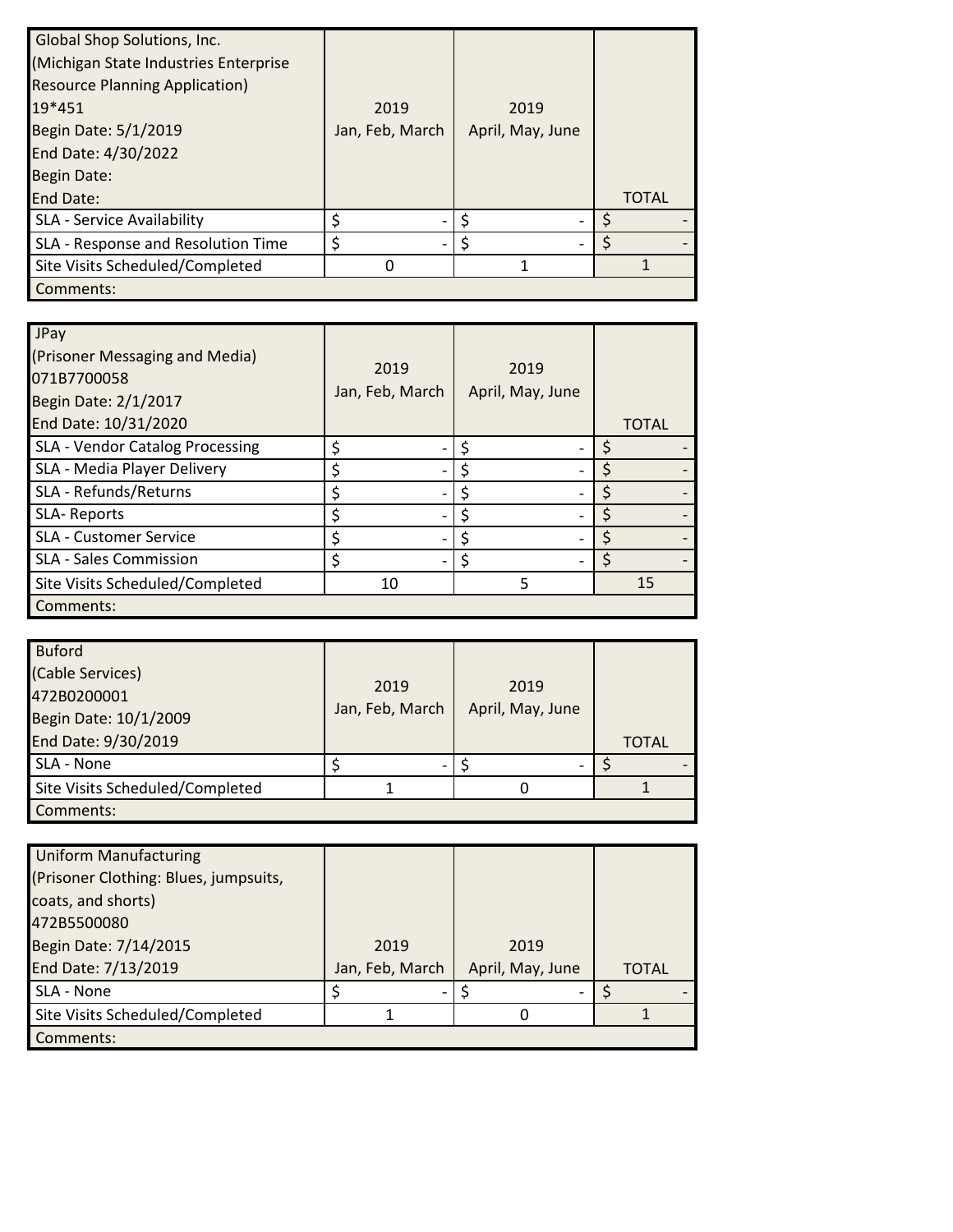| Holmdel                                  |                 |                  |              |
|------------------------------------------|-----------------|------------------|--------------|
| (Prisoner Clothing: Socks, t-shirts, and |                 |                  |              |
| briefs)                                  | 2019            | 2019             |              |
| 472B5500078                              | Jan, Feb, March | April, May, June |              |
| Begin Date: 7/14/2015                    |                 |                  |              |
| End Date: 7/13/2020                      |                 |                  | <b>TOTAL</b> |
| SLA - None                               |                 |                  |              |
| Site Visits Scheduled/Completed          |                 |                  |              |
| Comments:                                |                 |                  |              |

| Carolina Textile                        |                 |                  |              |
|-----------------------------------------|-----------------|------------------|--------------|
| (Prisoner Clothing: Men's Thermals Tops |                 |                  |              |
| and Bottoms)                            | 2019            | 2019             |              |
| 472B5500084                             | Jan, Feb, March | April, May, June |              |
| Begin Date: 7/14/2015                   |                 |                  |              |
| End Date: 7/13/2020                     |                 |                  | <b>TOTAL</b> |
| SLA - None                              | \$              |                  |              |
| Site Visits Scheduled/Completed         |                 |                  |              |
| Comments:                               |                 |                  |              |

| <b>American Textiles</b>                |                 |                  |              |
|-----------------------------------------|-----------------|------------------|--------------|
| (Prisoner Textiles: Sheets, towels, and |                 |                  |              |
| blankets)                               | 2019            | 2019             |              |
| 472B5500085                             | Jan, Feb, March | April, May, June |              |
| Begin Date: 7/14/2015                   |                 |                  |              |
| End Date: 7/13/2021                     |                 |                  | <b>TOTAL</b> |
| SLA - None                              |                 |                  |              |
| Site Visits Scheduled/Completed         |                 |                  |              |
| Comments:                               |                 |                  |              |

| <b>Grand Strategy</b>              |                 |                  |              |
|------------------------------------|-----------------|------------------|--------------|
| (Prisoner Textiles: Wool blankets, |                 |                  |              |
| pillowcases, and washcloths)       | 2019            | 2019             |              |
| 472B5500082                        | Jan, Feb, March | April, May, June |              |
| Begin Date: 7/14/2015              |                 |                  |              |
| End Date: 7/13/2020                |                 |                  | <b>TOTAL</b> |
| SLA - None                         |                 |                  |              |
| Site Visits Scheduled/Completed    |                 |                  |              |
| Comments:                          |                 |                  |              |

| Peterson Paletta, PLC                 |                 |                  |              |
|---------------------------------------|-----------------|------------------|--------------|
| (Legal Writer Services for Prisoners) | 2019            | 2019             |              |
| 071B5500124                           |                 |                  |              |
| Begin Date: 10/1/2015                 | Jan, Feb, March | April, May, June |              |
| End Date: 9/30/2020                   |                 |                  | <b>TOTAL</b> |
| SLA - None                            |                 |                  |              |
| Site Visits Scheduled/Completed       |                 |                  |              |
| Comments:                             |                 |                  |              |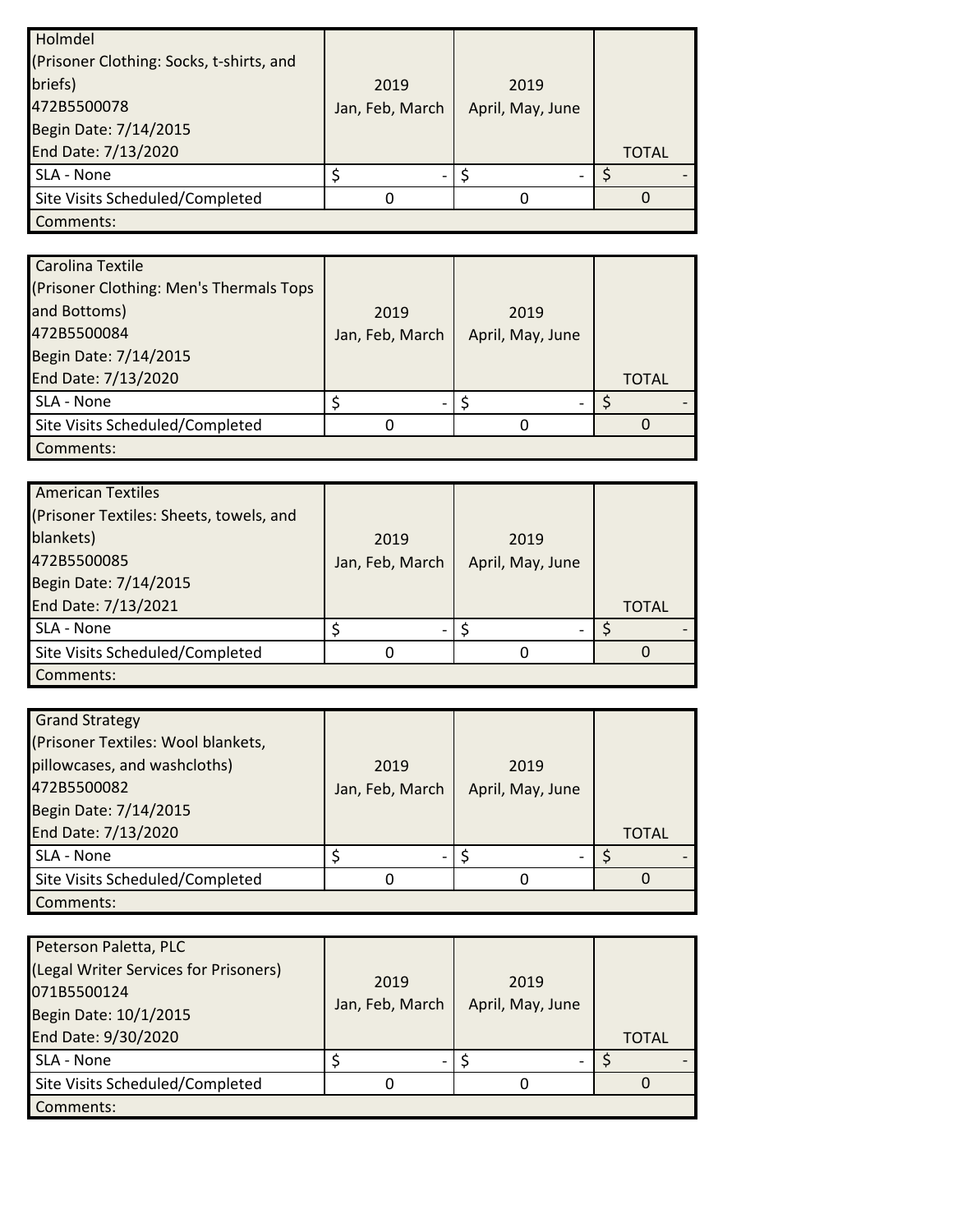| RBTEC, Inc.<br>(Fencing)<br>071B5500124<br>Begin Date: 8/14/2015 | 2019<br>Jan, Feb, March | 2019<br>April, May, June |              |
|------------------------------------------------------------------|-------------------------|--------------------------|--------------|
| End Date: 9/30/2020                                              |                         |                          | <b>TOTAL</b> |
| SLA - None                                                       |                         |                          |              |
| Site Visits Scheduled/Completed                                  |                         |                          |              |
| Comments:                                                        |                         |                          |              |

| <b>MidState Security Company</b><br>(Fencing)<br>071B5500125<br>Begin Date: 8/14/2015<br>End Date: 8/13/2020 | 2019<br>Jan, Feb, March  | 2019<br>April, May, June | <b>TOTAL</b> |
|--------------------------------------------------------------------------------------------------------------|--------------------------|--------------------------|--------------|
| SLA - None                                                                                                   | $\overline{\phantom{0}}$ |                          |              |
| Site Visits Scheduled/Completed                                                                              | 0                        |                          |              |
| Comments:                                                                                                    |                          |                          |              |

| Morse Watchman                  |                 |                  |       |
|---------------------------------|-----------------|------------------|-------|
| (Key Control replacement parts) |                 |                  |       |
| 472B4300052                     |                 |                  |       |
| Begin Date: 3/1/2014            | 2019            | 2019             |       |
| End Date: 2/28/2024             | Jan, Feb, March | April, May, June | TOTAL |
| SLA - None                      |                 |                  |       |
| Site Visits Scheduled/Completed |                 |                  |       |
| Comments:                       |                 |                  |       |

| <b>Lexis Nexis</b>              |                 |                  |              |
|---------------------------------|-----------------|------------------|--------------|
| (Electronic Law Library)        | 2019            | 2019             |              |
| 071B4300003                     |                 |                  |              |
| Begin Date: 10/4/2013           | Jan, Feb, March | April, May, June |              |
| End Date: 11/3/2019             |                 |                  | <b>TOTAL</b> |
| SLA - None                      |                 |                  |              |
| Site Visits Scheduled/Completed |                 |                  |              |
| Comments:                       |                 |                  |              |

| Motorola, Inc.<br>(Statewide Video Management System)<br>071B4300066<br>Begin Date: 3/11/2014<br>End Date: 3/11/2020 | 2019<br>Jan, Feb, March | 2019<br>April, May, June | <b>TOTAL</b> |
|----------------------------------------------------------------------------------------------------------------------|-------------------------|--------------------------|--------------|
| SLA - None                                                                                                           |                         |                          |              |
| Site Visits Scheduled/Completed                                                                                      |                         |                          |              |
| Comments:                                                                                                            |                         |                          |              |

| Cornerstone on Demand, Inc.  |                          |                  |       |  |
|------------------------------|--------------------------|------------------|-------|--|
| (Learning Management System) |                          |                  |       |  |
| 071B5500056                  | 2019                     | 2019             |       |  |
| Begin Date: 12/26/2014       | Jan, Feb, March          | April, May, June |       |  |
| End Date: 12/25/2019         |                          |                  | TOTAL |  |
| SLA - None                   | $\overline{\phantom{0}}$ |                  |       |  |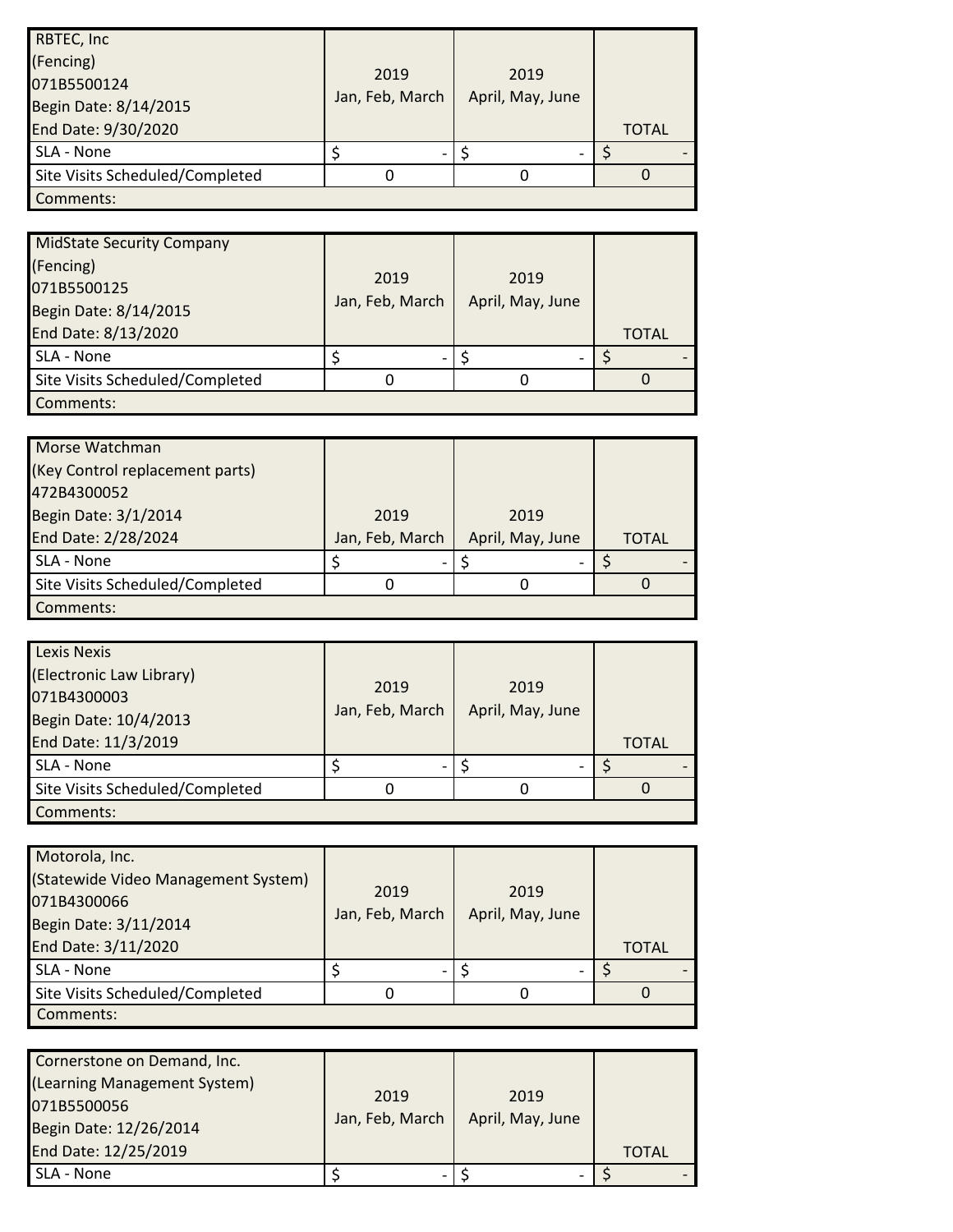| Site Visits Scheduled/Completed |  |  |
|---------------------------------|--|--|
| Comments:                       |  |  |

| <b>Emaint Enterprises, LLC</b><br>(Facilities Maintenance Management |                 |                  |       |
|----------------------------------------------------------------------|-----------------|------------------|-------|
| System)                                                              | 2019            | 2019             |       |
| 071B4300014                                                          | Jan, Feb, March | April, May, June |       |
| Begin Date: 10/31/2013                                               |                 |                  |       |
| End Date: 10/30/2019                                                 |                 |                  | TOTAL |
| SLA - None                                                           |                 |                  |       |
| Site Visits Scheduled/Completed                                      |                 |                  |       |
| Comments:                                                            |                 |                  |       |

| I-CON Systems, Inc.<br>(Water and Sewer Conservation Supplies)<br>472B7700069<br>Begin Date: 6/1/2017 | 2019<br>Jan, Feb, March | 2019<br>April, May, June |              |
|-------------------------------------------------------------------------------------------------------|-------------------------|--------------------------|--------------|
| End Date: 5/31/2020                                                                                   |                         |                          | <b>TOTAL</b> |
| SLA - None                                                                                            |                         |                          |              |
| Site Visits Scheduled/Completed                                                                       |                         |                          |              |
| Comments:                                                                                             |                         |                          |              |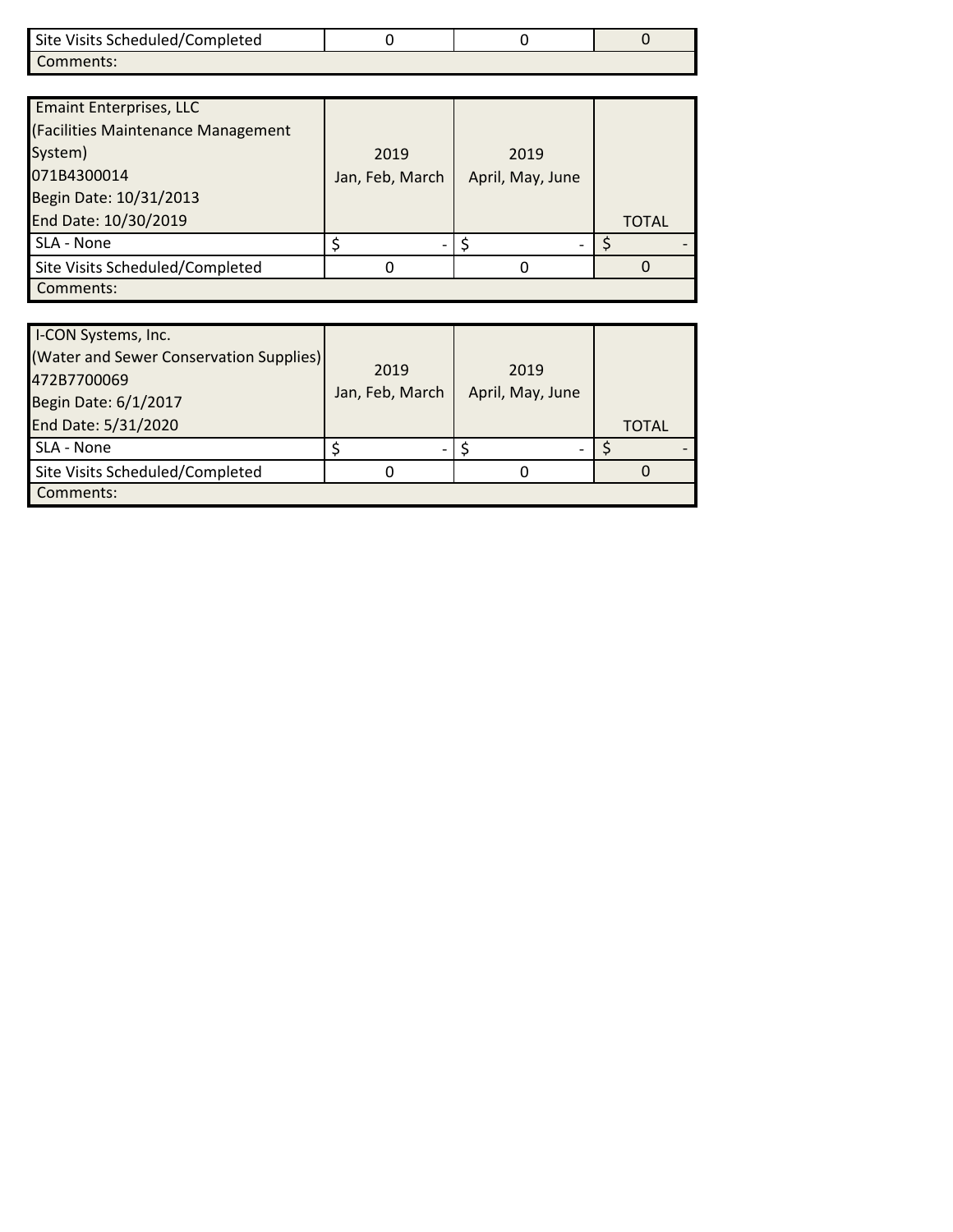| <b>FOA</b>                          |                          |                  |              |
|-------------------------------------|--------------------------|------------------|--------------|
|                                     |                          |                  |              |
| <b>FOA</b>                          |                          |                  |              |
| <b>HiTec</b>                        | 2019                     | 2019             |              |
| 071B7700131                         | January, February, March | April, May, June | <b>TOTAL</b> |
| Begin Date: 11/1/2017               |                          |                  |              |
| End Date: 12/30/2020                |                          |                  |              |
| SLA - None                          | \$0.00                   | \$0.00           | \$0.00       |
| <b>Site Visits</b>                  | 1                        | 0                | $\mathbf{1}$ |
|                                     |                          |                  |              |
| <b>FOA</b>                          |                          |                  |              |
| <b>ROAD RUNR MAINTENANCE</b>        | 2019                     | 2019             |              |
| 071B7700047                         |                          | April, May, June | <b>TOTAL</b> |
| Begin Date: 11/1/2016               | January, February, March |                  |              |
| End Date: 11/30/2020                |                          |                  |              |
| SLA - None                          | \$0.00                   | \$0.00           | \$0.00       |
| <b>Site Visits</b>                  | 1                        | $\mathbf 0$      | $\mathbf{1}$ |
|                                     |                          |                  |              |
|                                     |                          |                  |              |
| <b>FOA</b>                          |                          |                  |              |
| Du Hadway Kendall & Associates Inc. | 2019                     | 2019             |              |
| 19*3587                             |                          |                  | <b>TOTAL</b> |
| Begin Date: 10/1/2017               | January, February, March | April, May, June |              |
| End Date: 9/30/2019                 |                          |                  |              |
| SLA - None                          | \$0.00                   | \$0.00           | \$0.00       |
| <b>Site Visits</b>                  | 0                        | $\mathbf 0$      | $\mathbf 0$  |
|                                     |                          |                  |              |
|                                     |                          |                  |              |
| <b>FOA/CPS</b>                      |                          |                  |              |
| <b>Kalamazoo</b>                    | 2019                     | 2019             |              |
| 19*2990                             | January, February, March | April, May, June | <b>TOTAL</b> |
| Begin Date: 10/1/2018               |                          |                  |              |
| End Date: 9/30/2019                 |                          |                  |              |
| SLA - None                          | \$0.00                   | \$0.00           | \$0.00       |
| <b>Site Visits</b>                  | $\mathbf{1}$             | $\mathbf 0$      | $\mathbf{1}$ |
|                                     |                          |                  |              |
|                                     |                          |                  |              |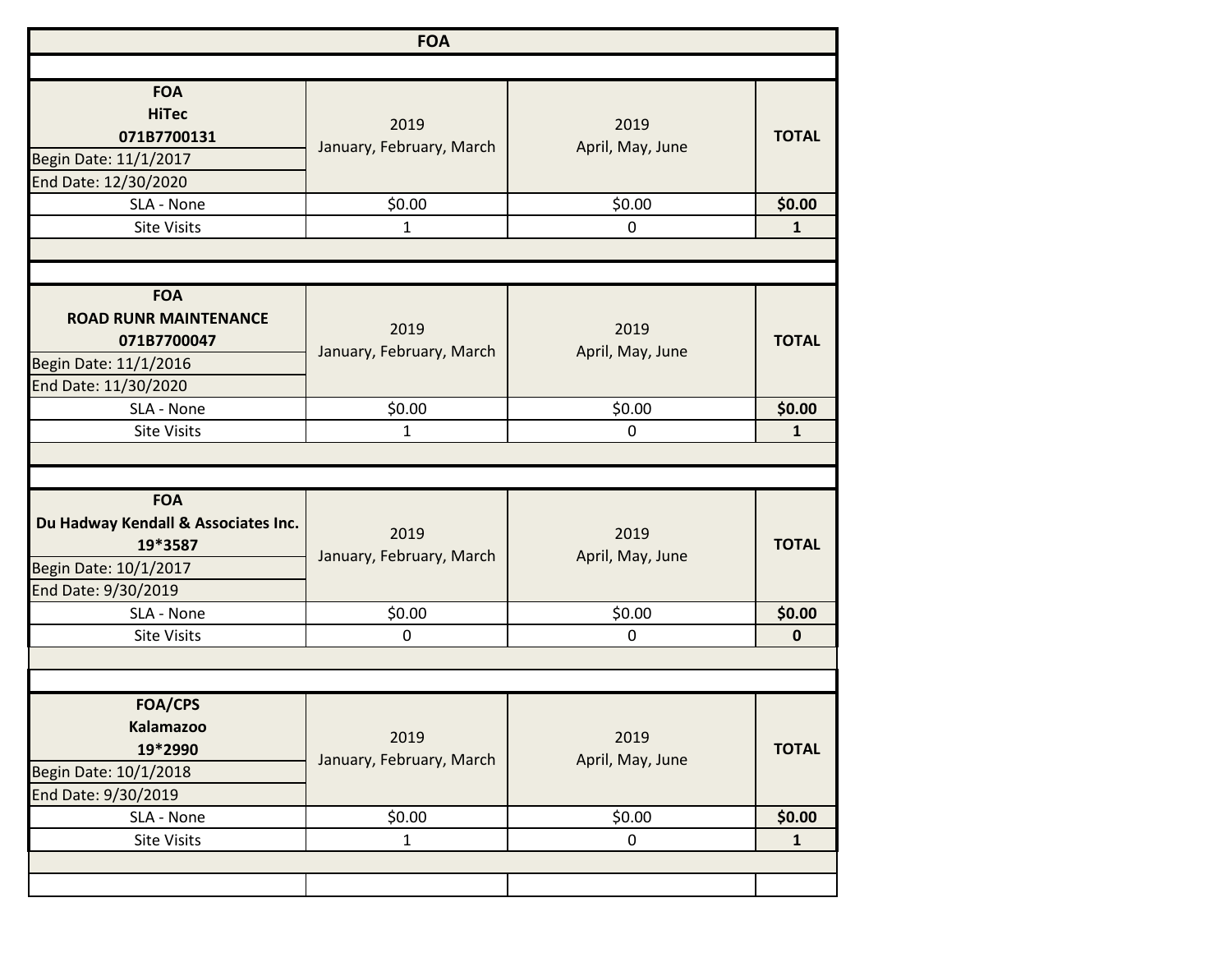| <b>FOA/CPS</b><br><b>Kent</b><br>19*2992<br>Begin Date: 10/1/2018<br>End Date: 9/30/2019    | 2019<br>January, February, March | 2019<br>April, May, June | <b>TOTAL</b> |
|---------------------------------------------------------------------------------------------|----------------------------------|--------------------------|--------------|
| SLA - None                                                                                  | \$0.00                           | \$0.00                   | \$0.00       |
| <b>Site Visits</b>                                                                          | $\pmb{0}$                        | $\mathbf 0$              | $\mathbf 0$  |
|                                                                                             |                                  |                          |              |
|                                                                                             |                                  |                          |              |
| <b>FOA/CPS</b><br><b>Oakland</b><br>19*3006<br>Begin Date: 10/1/2018<br>End Date: 9/30/2019 | 2019<br>January, February, March | 2019<br>April, May, June | <b>TOTAL</b> |
| SLA - None                                                                                  | \$0.00                           | \$0.00                   | \$0.00       |
| <b>Site Visits</b>                                                                          | 0                                | 1                        | 1            |
|                                                                                             |                                  |                          |              |
|                                                                                             |                                  |                          |              |
| FOA/CPS<br>Washtenaw<br>19*3012<br>Begin Date: 10/1/2018<br>End Date: 9/30/2019             | 2019<br>January, February, March | 2019<br>April, May, June | <b>TOTAL</b> |
| SLA - None                                                                                  | \$0.00                           | \$0.00                   | \$0.00       |
| <b>Site Visits</b>                                                                          | $\mathbf{1}$                     | 0                        | $\mathbf{1}$ |
|                                                                                             |                                  |                          |              |
|                                                                                             |                                  |                          |              |
| <b>FOA/CPS</b><br>Wayne<br>19*3011<br>Begin Date: 10/1/2018<br>End Date: 9/30/2019          | 2019<br>January, February, March | 2019<br>April, May, June | <b>TOTAL</b> |
| SLA - None                                                                                  | \$0.00                           | \$0.00                   | \$0.00       |
| <b>Site Visits</b>                                                                          | 0                                | 0                        | $\mathbf 0$  |
|                                                                                             |                                  |                          |              |
|                                                                                             |                                  |                          |              |
| <b>FOA/CPS</b><br><b>Macomb</b><br>19*2997                                                  | 2019<br>January Fahruary March   | 2019<br>Anril May June   | <b>TOTAL</b> |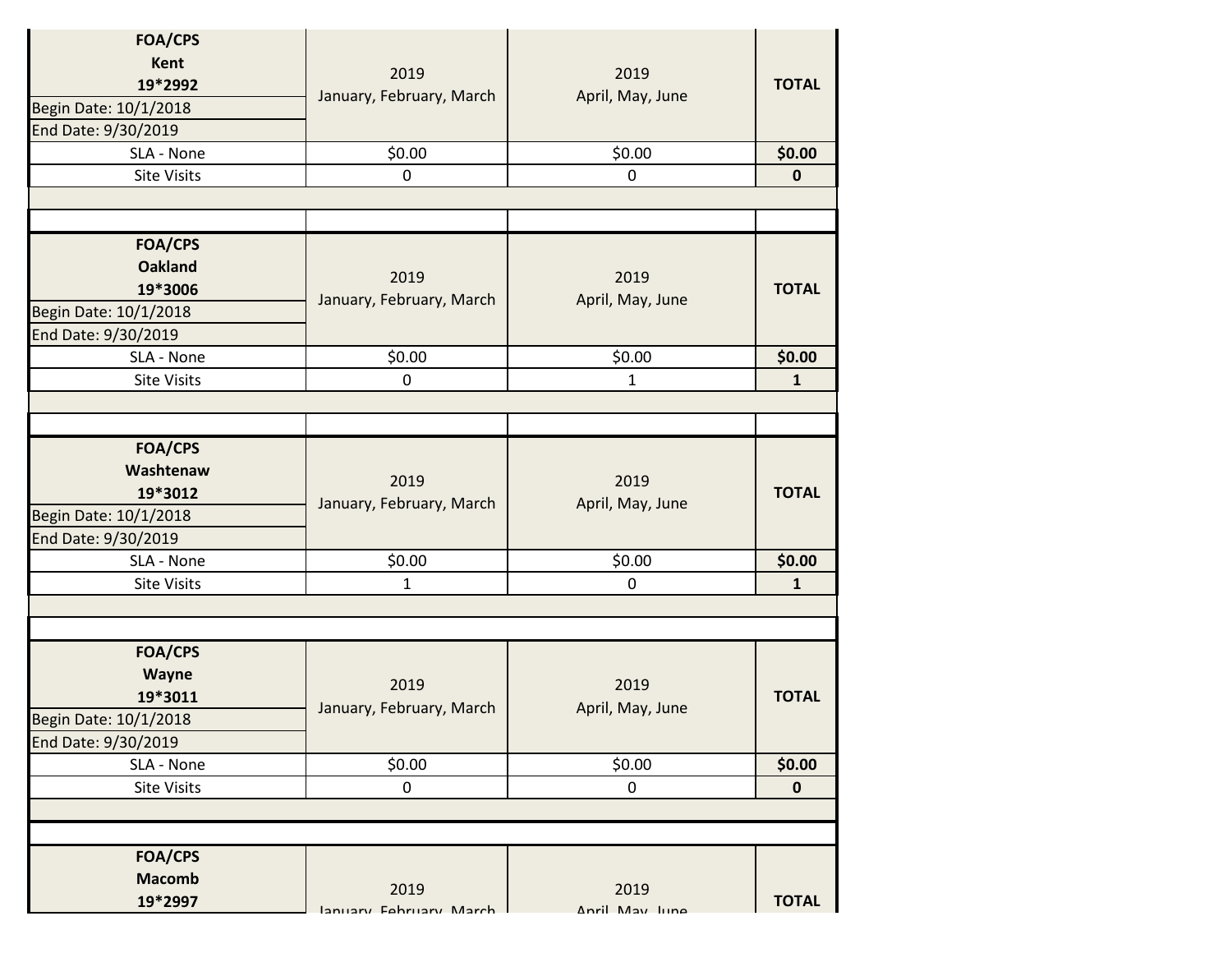| Begin Date: 10/1/2018          | January, I Curuary, Iviarun | Aprii, iviay, Julie |              |
|--------------------------------|-----------------------------|---------------------|--------------|
| End Date: 9/30/2019            |                             |                     |              |
| SLA - None                     | \$0.00                      | \$0.00              | \$0.00       |
| <b>Site Visits</b>             | 0                           | 1                   | $\mathbf{1}$ |
|                                |                             |                     |              |
|                                |                             |                     |              |
| <b>FOA/Urine Monitors</b>      |                             |                     |              |
| <b>Bay Group Ventures</b>      |                             |                     |              |
| 472B6600096C                   | 2019                        | 2019                | <b>TOTAL</b> |
| Begin Date: 12/1/2015          | January, February, March    | April, May, June    |              |
| End Date: 11/30/2020           |                             |                     |              |
| SLA - None                     | \$0.00                      | \$0.00              | \$0.00       |
| <b>Site Visits</b>             | $\mathbf 0$                 | $\mathbf 0$         | $\mathbf 0$  |
|                                |                             |                     |              |
|                                |                             |                     |              |
| <b>FOA</b>                     |                             |                     |              |
| <b>Waste Management</b>        |                             |                     |              |
| 071B7700169                    | 2019                        | 2019                | <b>TOTAL</b> |
| Begin Date: 8/1/2017           | January, February, March    | April, May, June    |              |
|                                |                             |                     |              |
| End Date: 7/31/2021            |                             |                     |              |
| SLA - None                     | \$0.00                      | \$0.00              | \$0.00       |
| <b>Site Visits</b>             | $\pmb{0}$                   | $\mathbf 0$         | $\mathbf 0$  |
|                                |                             |                     |              |
|                                |                             |                     |              |
| <b>FOA</b>                     |                             |                     |              |
| <b>Network Reporting Corp.</b> | 2019                        | 2019                |              |
| 071B6600040                    | January, February, March    | April, May, June    | <b>TOTAL</b> |
| Begin Date: 1/11/2016          |                             |                     |              |
| End Date: 9/30/2020            |                             |                     |              |
| SLA - None                     | \$0.00                      | \$0.00              | \$0.00       |
| Site Visits                    | 0                           | 0                   | $\pmb{0}$    |
|                                |                             |                     |              |
|                                |                             |                     |              |
| <b>FOA</b>                     |                             |                     |              |
| <b>Fieldware, LLC</b>          |                             |                     |              |
| 071B6600001                    | 2019                        | 2019                | <b>TOTAL</b> |
| Begin Date: 10/1/2015          | January, February, March    | April, May, June    |              |
| End Date: 9/30/2020            |                             |                     |              |
| SLA - None                     | \$0.00                      | \$0.00              | \$0.00       |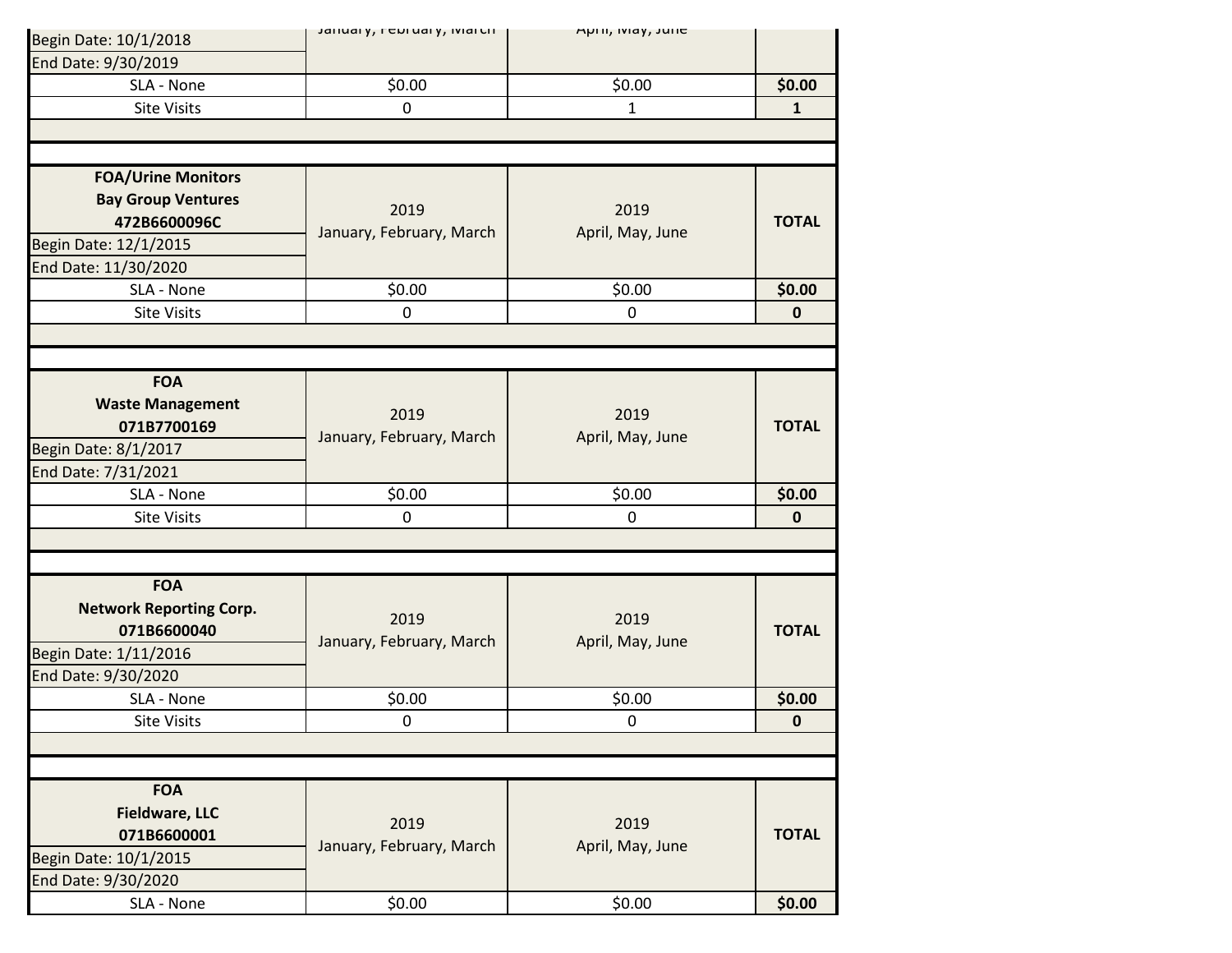| <b>Site Visits</b>                                                                                                                                      | 0                                | $\mathbf 0$              | $\mathbf 0$  |
|---------------------------------------------------------------------------------------------------------------------------------------------------------|----------------------------------|--------------------------|--------------|
|                                                                                                                                                         |                                  |                          |              |
|                                                                                                                                                         |                                  |                          |              |
| <b>FOA</b><br><b>KPEP Parole Sanction Pilot</b><br>PO18*0056<br>Begin Date: 10/1/2018<br>End Date: 9/30/2019                                            | 2019<br>January, February, March | 2019<br>April, May, June | <b>TOTAL</b> |
| SLA - None                                                                                                                                              | \$0.00                           | \$0.00                   | \$0.00       |
| <b>Site Visits</b>                                                                                                                                      | $\overline{2}$                   | 4                        | 6            |
|                                                                                                                                                         |                                  |                          |              |
|                                                                                                                                                         |                                  |                          |              |
| <b>FOA</b>                                                                                                                                              |                                  |                          |              |
| <b>ATTENTI Electronic Monitoring, Inc.</b><br>071B4300145<br>Begin Date: 8/1/2014<br>End Date: 7/31/2022                                                | 2019<br>January, February, March | 2019<br>April, May, June | <b>TOTAL</b> |
| SLA - None                                                                                                                                              | \$0.00                           | \$0.00                   | \$0.00       |
| <b>Site Visits</b>                                                                                                                                      | 0                                | $\mathbf{1}$             | $\mathbf{1}$ |
|                                                                                                                                                         |                                  |                          |              |
|                                                                                                                                                         |                                  |                          |              |
| <b>FOA</b><br><b>Alcohol Monitoring Systems</b><br>071B4300125<br>Begin Date: 6/1/2014<br>End Date: 5/31/2020                                           | 2019<br>January, February, March | 2019<br>April, May, June | <b>TOTAL</b> |
| SLA - None                                                                                                                                              | \$0.00                           | \$0.00                   | \$0.00       |
| <b>Site Visits</b>                                                                                                                                      | 0                                | 0                        | $\pmb{0}$    |
|                                                                                                                                                         |                                  |                          |              |
|                                                                                                                                                         |                                  |                          |              |
|                                                                                                                                                         | <b>OFFENDER SUCCESS</b>          |                          |              |
|                                                                                                                                                         |                                  |                          |              |
| <b>OFFENDER SUCCESS</b><br><b>Lake County Residential OFFENDER</b><br><b>SUCCESS Program</b><br>18*0027<br>Begin Date: 10/1/2017<br>End Date: 9/30/2020 | 2019<br>January, February, March | 2019<br>April, May, June | <b>TOTAL</b> |
| SLA - None                                                                                                                                              | \$0.00                           | \$0.00                   | \$0.00       |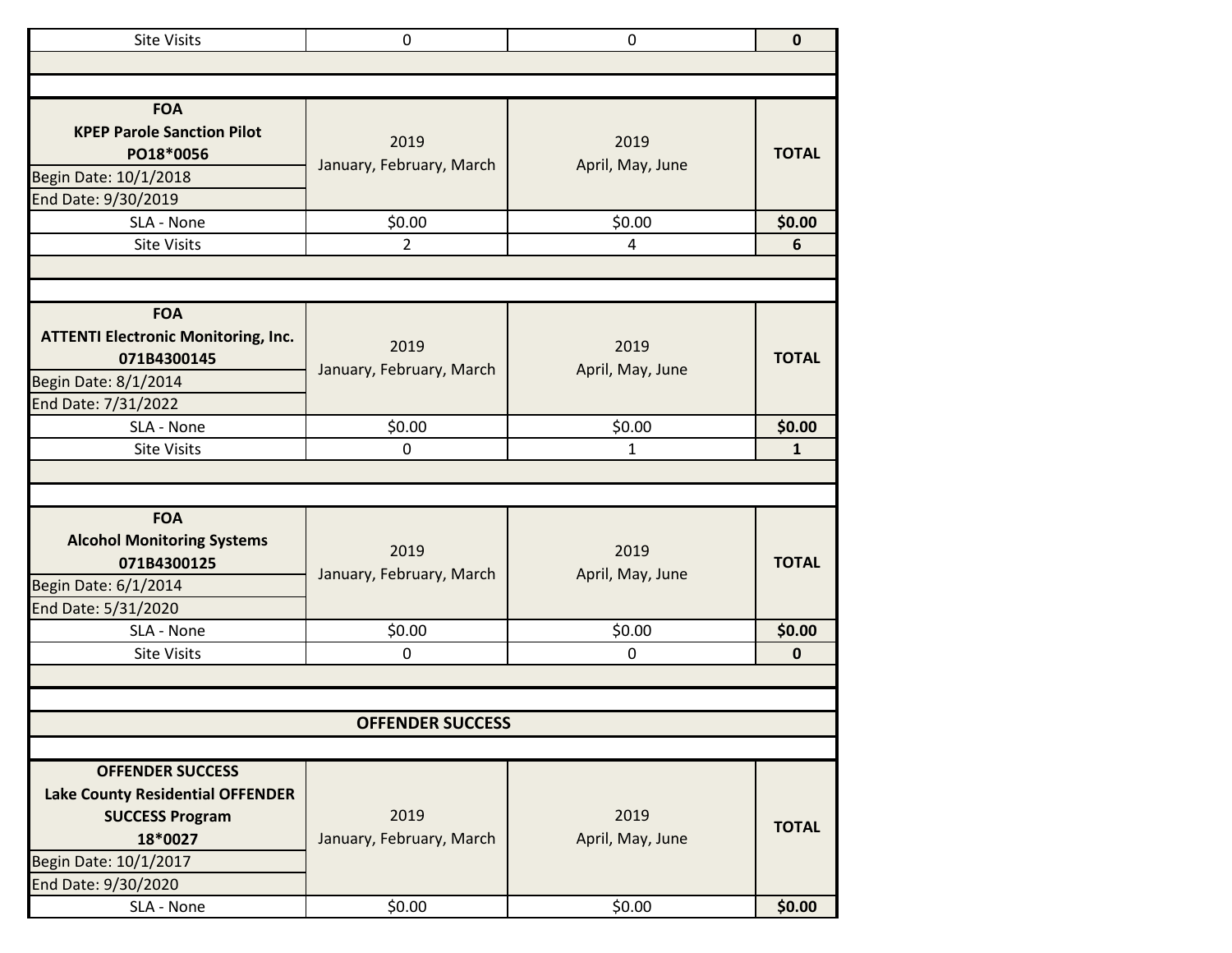| <b>Site Visits</b>                                                                                                                             | $\mathbf{1}$                     | $\mathbf 0$              | $\mathbf{1}$            |
|------------------------------------------------------------------------------------------------------------------------------------------------|----------------------------------|--------------------------|-------------------------|
|                                                                                                                                                |                                  |                          |                         |
|                                                                                                                                                |                                  |                          |                         |
| <b>OFFENDER SUCCESS</b><br><b>Muskegon EXIT (MRS)</b><br>18*199<br>Begin Date: 10/1/2017<br>End Date: 9/30/2019                                | 2019<br>January, February, March | 2019<br>April, May, June | <b>TOTAL</b>            |
| SLA - None                                                                                                                                     | \$0.00                           | \$0.00                   | \$0.00                  |
| <b>Site Visits</b>                                                                                                                             | 0                                | $\mathbf 0$              | $\mathbf 0$             |
|                                                                                                                                                |                                  |                          |                         |
|                                                                                                                                                |                                  |                          |                         |
| <b>OFFENDER SUCCESS</b><br><b>Goodwill Industries - Flip the Script</b><br>19*243<br>Begin Date: 10/1/2017<br>End Date: 9/30/2019              | 2019<br>January, February, March | 2019<br>April, May, June | <b>TOTAL</b>            |
| SLA - None                                                                                                                                     | \$0.00                           | \$0.00                   | \$0.00                  |
| <b>Site Visits</b>                                                                                                                             | $\mathbf{1}$                     | $\mathbf 0$              | $\mathbf{1}$            |
|                                                                                                                                                |                                  |                          |                         |
|                                                                                                                                                |                                  |                          |                         |
| <b>OFFENDER SUCCESS</b><br><b>Equivant (Northpointe)</b><br>071B7700014<br>Begin Date: 10/1/2016<br>End Date: 9/30/2019                        | 2019<br>January, February, March | 2019<br>April, May, June | <b>TOTAL</b>            |
| SLA - None                                                                                                                                     | \$0.00                           | \$0.00                   | \$0.00                  |
| <b>Site Visits</b>                                                                                                                             | 0                                | $\overline{2}$           | 2 <sup>2</sup>          |
|                                                                                                                                                |                                  |                          |                         |
|                                                                                                                                                |                                  |                          |                         |
| <b>OFFENDER SUCCESS/Education</b><br>Jail Education Soluctions, Inc.<br>(EDOVO)<br>472B7700063C<br>Begin Date: 5/1/2017<br>End Date: 4/30/2020 | 2019<br>January, February, March | 2019<br>April, May, June | <b>TOTAL</b>            |
| SLA - None                                                                                                                                     | \$0.00                           | \$0.00                   | \$0.00                  |
| <b>Site Visits</b>                                                                                                                             | 3                                | 0                        | $\overline{\mathbf{3}}$ |
|                                                                                                                                                |                                  |                          |                         |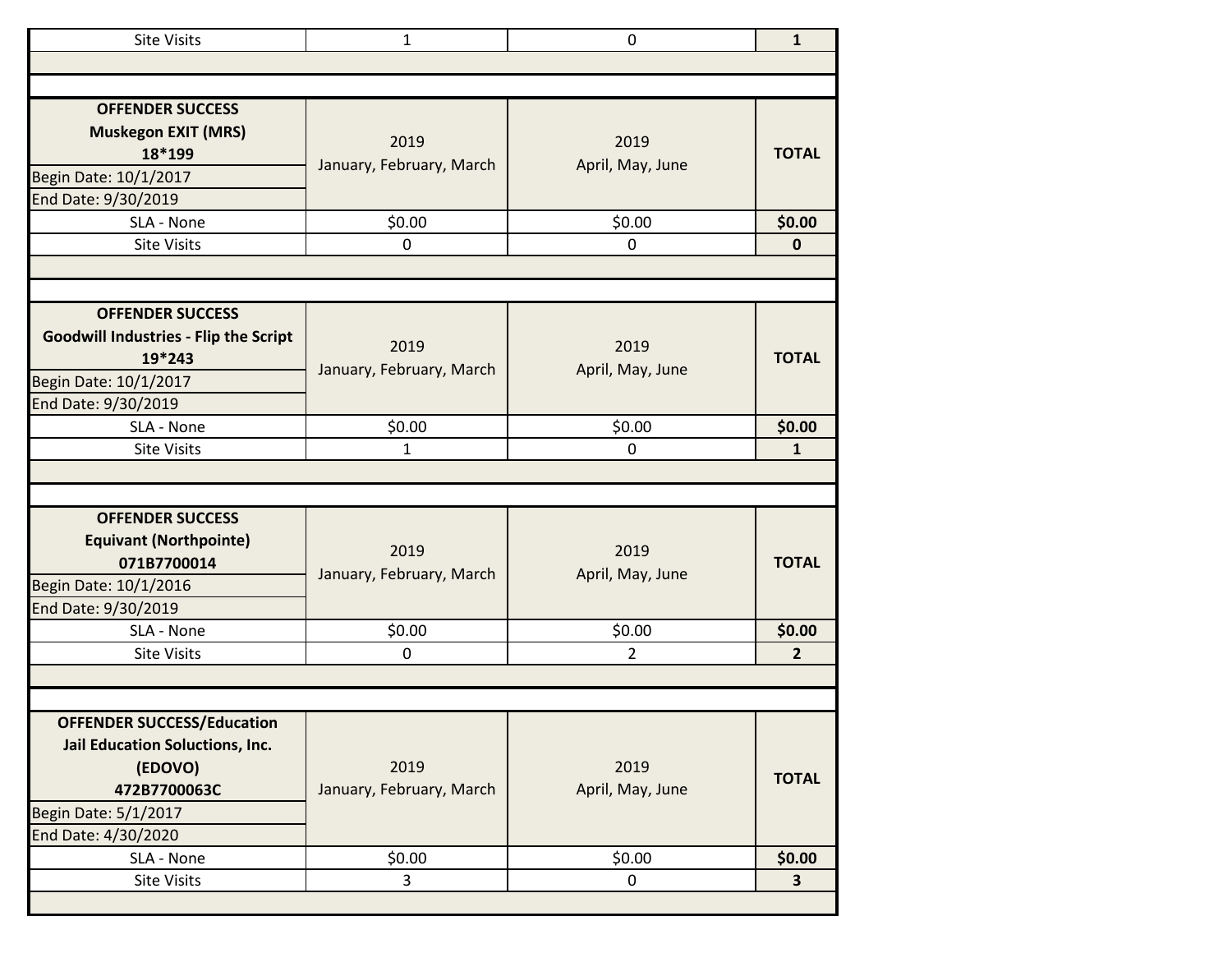| <b>OFFENDER SUCCESS/Education</b><br>ACT, Inc.<br>071B5500087<br>Begin Date: 4/15/2015<br>End Date: 8/14/2020                                 | 2019<br>January, February, March | 2019<br>April, May, June | <b>TOTAL</b>        |
|-----------------------------------------------------------------------------------------------------------------------------------------------|----------------------------------|--------------------------|---------------------|
| SLA - None                                                                                                                                    | \$0.00                           | \$0.00                   | \$0.00              |
| <b>Site Visits</b>                                                                                                                            | $\overline{2}$                   | 0                        | 2 <sup>2</sup>      |
|                                                                                                                                               |                                  |                          |                     |
| <b>OFFENDER SUCCESS/Education</b><br><b>GED Testing Services</b><br>071B5500057<br>Begin Date: 1/1/2015<br>End Date: 1/25/2020                | 2019<br>January, February, March | 2019<br>April, May, June | <b>TOTAL</b>        |
| SLA - None                                                                                                                                    | \$0.00                           | \$0.00                   | \$0.00              |
| <b>Site Visits</b>                                                                                                                            | $\mathbf{1}$                     | $\mathbf 0$              | $\mathbf{1}$        |
|                                                                                                                                               |                                  |                          |                     |
| <b>OFFENDER SUCCESS/Education</b><br><b>Paxen (formerly Houghton Mifflin)</b><br>472B5500001C<br>Begin Date: 10/1/2014<br>End Date: 9/30/2019 | 2019<br>January, February, March | 2019<br>April, May, June | <b>TOTAL</b>        |
| SLA - None                                                                                                                                    | \$0.00                           | \$0.00                   | \$0.00              |
| <b>Site Visits</b>                                                                                                                            | 1                                | $\mathbf 0$              | $\mathbf{1}$        |
|                                                                                                                                               |                                  |                          |                     |
|                                                                                                                                               |                                  |                          |                     |
| <b>OFFENDER SUCCESS/PRS</b><br><b>Alternative Directions</b><br>472B6600018C<br>Begin Date: 10/1/2015                                         | 2019<br>January, February, March | 2019<br>April, May, June | <b>TOTAL</b>        |
|                                                                                                                                               |                                  |                          |                     |
| End Date: 9/30/2020                                                                                                                           |                                  |                          |                     |
| SLA - None<br><b>Site Visits</b>                                                                                                              | \$0.00<br>$\pmb{0}$              | \$0.00<br>$\mathbf{1}$   | \$0.00<br>${\bf 1}$ |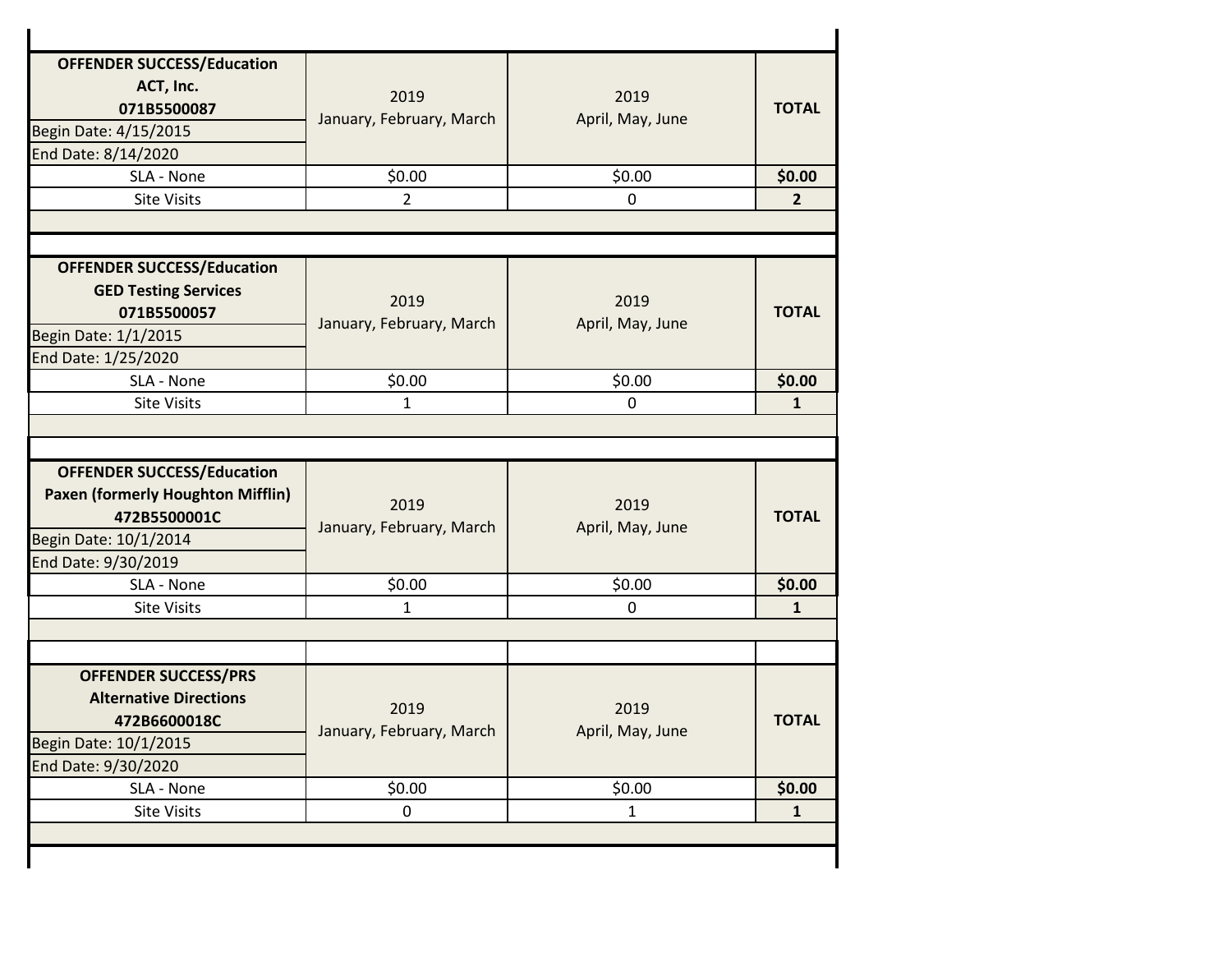| <b>OFFENDER SUCCESS/FOA</b><br>Region 8 Incentive- Beds (Van Buren<br>Co Jail-Male)<br>18*375<br>Begin Date: 1/31/2018<br>End Date: 9/30/2019 | 2019<br>January, February, March | 2019<br>April, May, June | <b>TOTAL</b>           |
|-----------------------------------------------------------------------------------------------------------------------------------------------|----------------------------------|--------------------------|------------------------|
| SLA - None                                                                                                                                    | \$0.00                           | \$0.00                   | \$0.00                 |
| <b>Site Visits</b>                                                                                                                            | 0                                | $\mathbf 0$              | $\bf{0}$               |
|                                                                                                                                               |                                  |                          |                        |
| <b>OFFENDER SUCCESS/PRS</b><br><b>Detroit Rescue Mission</b>                                                                                  | 2019                             | 2019                     |                        |
| 472B6600022C<br>Begin Date: 10/1/2015                                                                                                         | January, February, March         | April, May, June         | <b>TOTAL</b>           |
| End Date: 9/30/2020                                                                                                                           |                                  |                          |                        |
|                                                                                                                                               |                                  | \$0.00                   | \$0.00                 |
|                                                                                                                                               |                                  |                          |                        |
| SLA - None<br><b>Site Visits</b><br><b>OFFENDER SUCCESS/PRS</b>                                                                               | \$0.00<br>$\overline{0}$         | $\mathbf 0$              | $\mathbf{0}$           |
| <b>Elmhurst Home, Inc.</b><br>472B6600023C                                                                                                    | 2019<br>January, February, March | 2019<br>April, May, June | <b>TOTAL</b>           |
|                                                                                                                                               |                                  |                          |                        |
| SLA - None<br><b>Site Visits</b>                                                                                                              | \$0.00<br>$\mathbf 0$            | \$0.00<br>1              | \$0.00<br>$\mathbf{1}$ |
| Begin Date: 10/1/2015<br>End Date: 9/30/2020                                                                                                  |                                  |                          |                        |
| <b>OFFENDER SUCCESS/PRS</b><br>Get Back Up, Inc.<br>472B6600024C<br>Begin Date: 10/1/2015                                                     | 2019<br>January, February, March | 2019<br>April, May, June | <b>TOTAL</b>           |
| End Date: 9/30/2020<br>SLA - None                                                                                                             | \$0.00                           | \$0.00                   | \$0.00                 |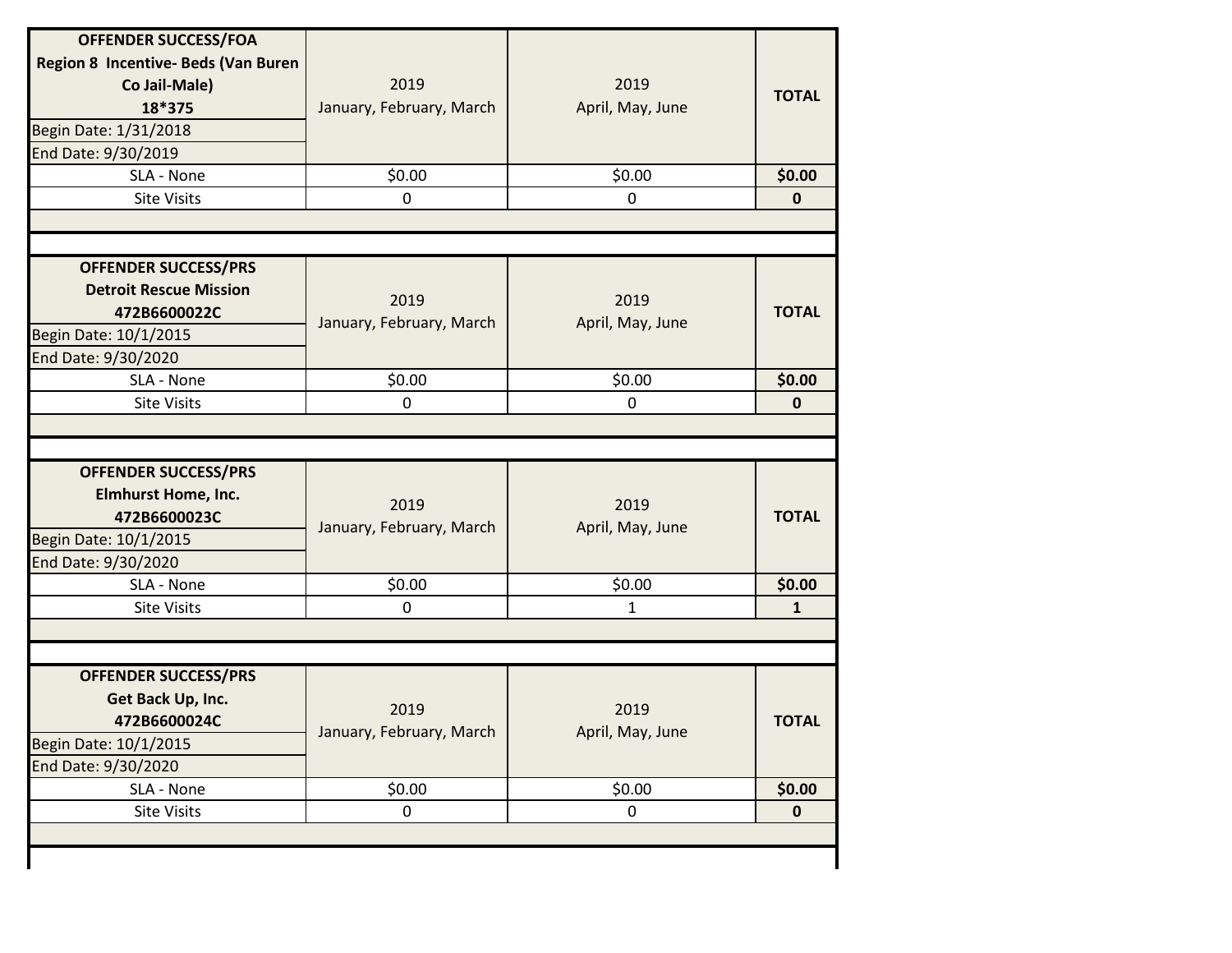| <b>OFFENDER SUCCESS/FOA</b><br><b>WRAP - Beds (Eaton County Jail)</b><br>18*368<br>Begin Date: 1/1/2018<br>End Date: 9/30/2019   | 2019<br>January, February, March | 2019<br>April, May, June | <b>TOTAL</b>            |
|----------------------------------------------------------------------------------------------------------------------------------|----------------------------------|--------------------------|-------------------------|
| SLA - None                                                                                                                       | \$0.00                           | \$0.00                   | \$0.00                  |
| <b>Site Visits</b>                                                                                                               | $\mathbf 0$                      | 0                        | $\pmb{0}$               |
|                                                                                                                                  |                                  |                          |                         |
|                                                                                                                                  |                                  |                          |                         |
| <b>OFFENDER SUCCESS/PRS</b><br><b>WRAP - Program (KPEP)</b><br>18*368<br>Begin Date: 1/1/2018<br>End Date: 9/30/2019             | 2019<br>January, February, March | 2019<br>April, May, June | <b>TOTAL</b>            |
| SLA - None                                                                                                                       | \$0.00                           | \$0.00                   | \$0.00                  |
| <b>Site Visits</b>                                                                                                               | $\mathbf 0$                      | 1                        | $\mathbf{1}$            |
|                                                                                                                                  |                                  |                          |                         |
|                                                                                                                                  |                                  |                          |                         |
| <b>OFFENDER SUCCESS/PRS</b><br><b>Huron House</b><br>472B6600026C<br>Begin Date: 10/1/2015<br>End Date: 9/30/2020                | 2019<br>January, February, March | 2019<br>April, May, June | <b>TOTAL</b>            |
| SLA - None                                                                                                                       | \$0.00                           | \$0.00                   | \$0.00                  |
| <b>Site Visits</b>                                                                                                               | $\mathbf 0$                      | 1                        | 1                       |
|                                                                                                                                  |                                  |                          |                         |
|                                                                                                                                  |                                  |                          |                         |
| <b>OFFENDER SUCCESS/PRS</b><br><b>Kalamazoo Probation Enhancement</b><br>Program (KPEP)<br>472B6600036C<br>Begin Date: 10/1/2015 | 2019<br>January, February, March | 2019<br>April, May, June | <b>TOTAL</b>            |
| End Date: 9/30/2020                                                                                                              |                                  |                          |                         |
| SLA - None                                                                                                                       | \$0.00                           | \$0.00                   | \$0.00                  |
| <b>Site Visits</b>                                                                                                               | $\mathsf{O}$                     | $\overline{3}$           | $\overline{\mathbf{3}}$ |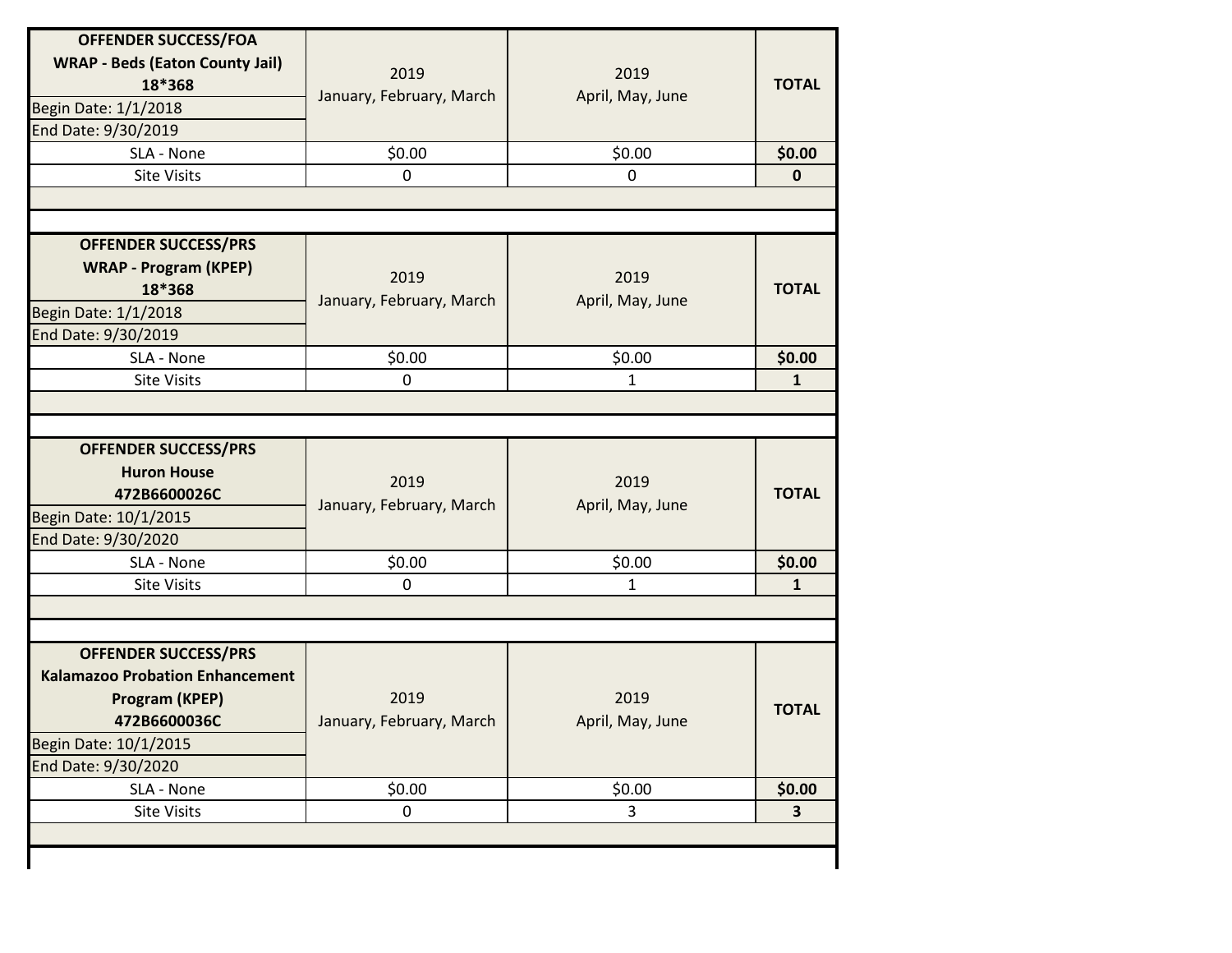| <b>OFFENDER SUCCESS/PRS</b><br><b>New Paths</b><br>472B6600027C<br>Begin Date: 10/1/2015<br>End Date: 9/30/2020<br>SLA - None<br><b>Site Visits</b>    | 2019<br>January, February, March<br>\$0.00<br>$\overline{0}$ | 2019<br>April, May, June<br>\$0.00<br>1 | <b>TOTAL</b><br>\$0.00<br>$\mathbf{1}$ |
|--------------------------------------------------------------------------------------------------------------------------------------------------------|--------------------------------------------------------------|-----------------------------------------|----------------------------------------|
| <b>OFFENDER SUCCESS/PRS</b><br><b>Pine Rest Christian Mental Health</b><br>472B6600030C<br>Begin Date: 10/10/2015<br>End Date: 9/30/2020               | 2019<br>January, February, March                             | 2019<br>April, May, June                | <b>TOTAL</b>                           |
| SLA - None                                                                                                                                             | \$0.00                                                       | \$0.00                                  | \$0.00                                 |
| <b>Site Visits</b>                                                                                                                                     | 0                                                            | $\mathbf 0$                             | $\mathbf 0$                            |
|                                                                                                                                                        |                                                              |                                         |                                        |
| <b>OFFENDER SUCCESS/PRS</b><br><b>Salvation Army Harbor Light</b><br>472B6600031C<br>Begin Date: 10/1/2015<br>End Date: 9/30/2020                      | 2019<br>January, February, March                             | 2019<br>April, May, June                | <b>TOTAL</b>                           |
| SLA - None                                                                                                                                             | \$0.00                                                       | \$0.00                                  | \$0.00                                 |
| <b>Site Visits</b>                                                                                                                                     | 0                                                            | 1                                       | $\mathbf{1}$                           |
|                                                                                                                                                        |                                                              |                                         |                                        |
| <b>OFFENDER SUCCESS/PRS</b><br><b>Self Help Addiction Rehabilitation</b><br>472B6600032C<br>Begin Date: 10/1/2015<br>End Date: 9/30/2020<br>SLA - None | 2019<br>January, February, March<br>\$0.00                   | 2019<br>April, May, June<br>\$0.00      | <b>TOTAL</b><br>\$0.00                 |
| <b>Site Visits</b>                                                                                                                                     | 0                                                            | 0                                       | $\mathbf 0$                            |
| <b>OFFENDER SUCCESS/PRS</b>                                                                                                                            |                                                              |                                         |                                        |
| <b>SMB Probation Center (TRI-CAP)</b><br>472B6600033C                                                                                                  | 2019<br>January Fohruary March                               | 2019<br>Anril May lung                  | <b>TOTAL</b>                           |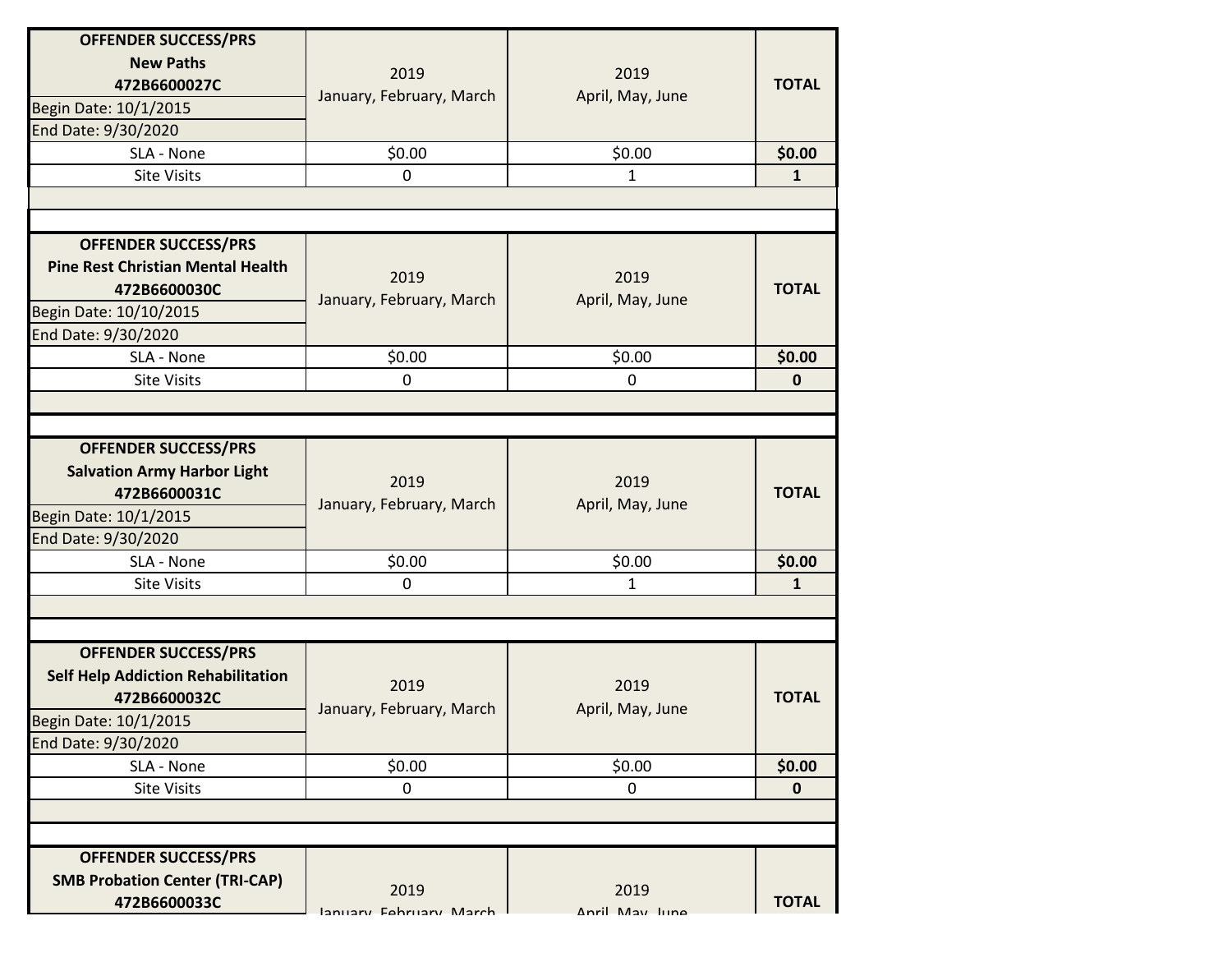| Begin Date: 10/1/2015                     | January, I Curuary, Ivial UIT | April, iviay, Julie    |                        |
|-------------------------------------------|-------------------------------|------------------------|------------------------|
| End Date: 9/30/2020                       |                               |                        |                        |
| SLA - None                                | \$0.00                        | \$0.00                 | \$0.00                 |
| <b>Site Visits</b>                        | 0                             | $\mathbf{1}$           | $\mathbf{1}$           |
|                                           |                               |                        |                        |
|                                           |                               |                        |                        |
| <b>OFFENDER SUCCESS/PRS</b>               |                               |                        |                        |
| <b>Twin County Community Probation</b>    | 2019                          | 2019                   |                        |
| 472B6600035C                              | January, February, March      | April, May, June       | <b>TOTAL</b>           |
| Begin Date: 10/1/2015                     |                               |                        |                        |
| End Date: 9/30/2020                       |                               |                        |                        |
| SLA - None                                | \$0.00                        | \$0.00                 | \$0.00                 |
| <b>Site Visits</b>                        | $\mathbf 0$                   | 1                      | $\mathbf{1}$           |
|                                           |                               |                        |                        |
|                                           |                               |                        |                        |
| <b>OFFENDER SUCCESS/OS</b>                |                               |                        |                        |
| <b>Region 1</b>                           |                               |                        |                        |
| <b>Great Lakes Recovery Centers, Inc.</b> | 2019                          | 2019                   |                        |
| 071B7700103                               | January, February, March      | April, May, June       | <b>TOTAL</b>           |
| Contract Begin: 4/1/2017                  |                               |                        |                        |
| Contract End: 3/31/2022                   |                               |                        |                        |
|                                           |                               |                        |                        |
| SLA - None                                | \$0.00                        |                        |                        |
| <b>Site Visits</b>                        | $\mathbf 0$                   | \$0.00<br>$\mathbf{1}$ | \$0.00<br>$\mathbf{1}$ |
|                                           |                               |                        |                        |
|                                           |                               |                        |                        |
| <b>OFFENDER SUCCESS/OS</b>                |                               |                        |                        |
| <b>Region 2</b>                           |                               |                        |                        |
| <b>Networks Northwest</b>                 | 2019                          | 2019                   |                        |
| 071B7700107                               | January, February, March      | April, May, June       | <b>TOTAL</b>           |
| Begin Date: 4/1/2017                      |                               |                        |                        |
| End Date: 3/31/2022                       |                               |                        |                        |
| SLA - None                                | \$0.00                        | \$0.00                 | \$0.00                 |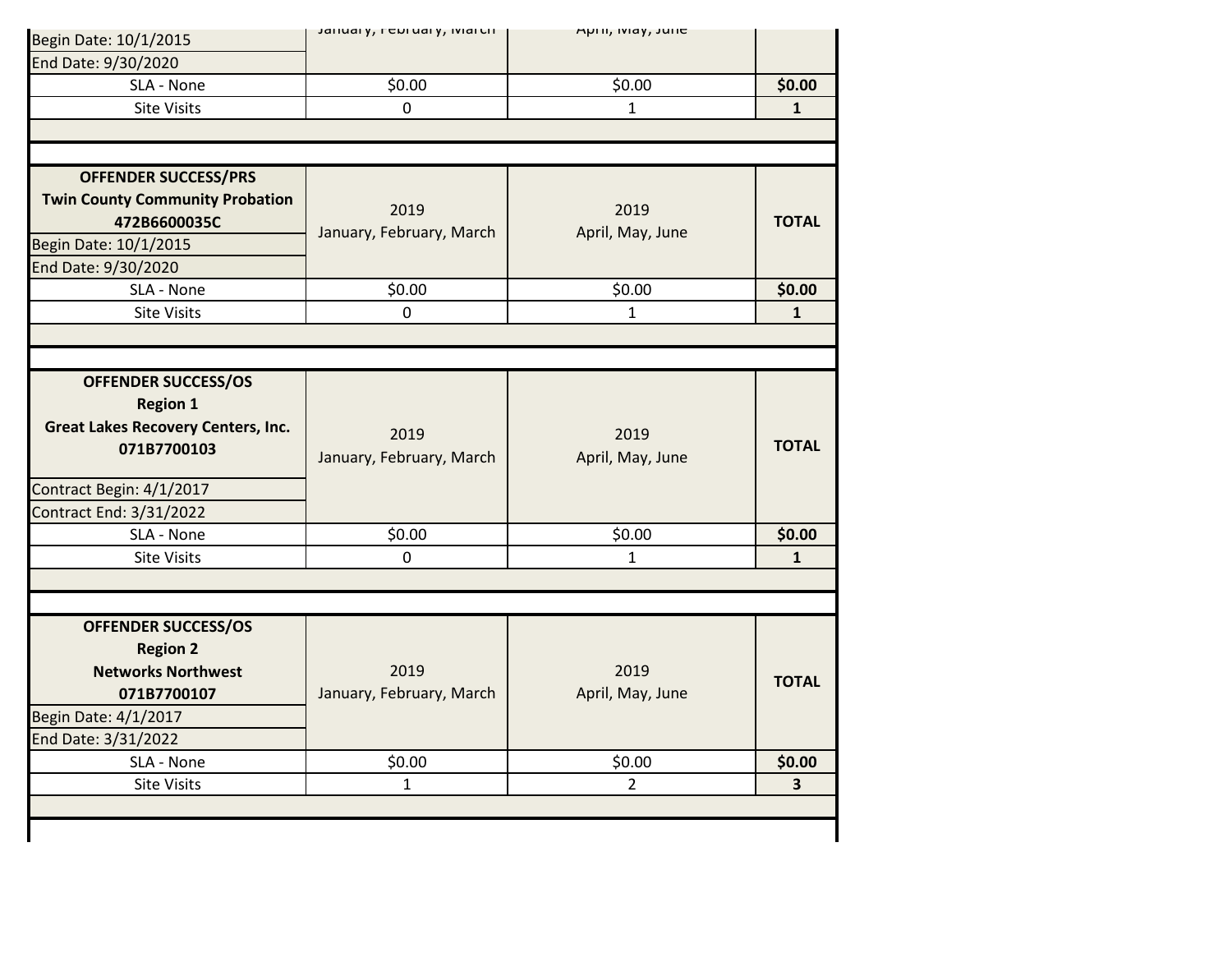| <b>OFFENDER SUCCESS/OS</b><br><b>Region 3</b><br><b>Region 7B Consortium</b><br>071B7700102<br>Begin Date: 4/1/2017<br>End Date: 3/31/2022                                     | 2019<br>January, February, March | 2019<br>April, May, June | <b>TOTAL</b> |
|--------------------------------------------------------------------------------------------------------------------------------------------------------------------------------|----------------------------------|--------------------------|--------------|
| SLA - None                                                                                                                                                                     | \$0.00                           | \$0.00                   | \$0.00       |
| <b>Site Visits</b>                                                                                                                                                             | $\overline{2}$                   | $\mathbf{1}$             | $\mathbf{3}$ |
|                                                                                                                                                                                |                                  |                          |              |
|                                                                                                                                                                                |                                  |                          |              |
| <b>OFFENDER SUCCESS/OS</b><br><b>Region 4</b><br><b>West Central Michigan Works</b><br>071B7700104<br>Begin Date: 4/1/2017<br>End Date: 3/31/2022                              | 2019<br>January, February, March | 2019<br>April, May, June | <b>TOTAL</b> |
| SLA - None                                                                                                                                                                     | \$0.00                           | \$0.00                   | \$0.00       |
| <b>Site Visits</b>                                                                                                                                                             | 0                                | 1                        | $\mathbf{1}$ |
| <b>OFFENDER SUCCESS/OS</b><br><b>Region 5</b><br><b>Region 7B Consortium</b><br>071B7700102                                                                                    | 2019<br>January, February, March | 2019<br>April, May, June | <b>TOTAL</b> |
|                                                                                                                                                                                |                                  |                          |              |
| Begin Date: 4/1/2017                                                                                                                                                           |                                  |                          |              |
| End Date: 3/31/2022<br>SLA - None                                                                                                                                              | \$0.00                           | \$0.00                   | \$0.00       |
| <b>Site Visits</b>                                                                                                                                                             | 0                                | 1                        | $\mathbf{1}$ |
|                                                                                                                                                                                |                                  |                          |              |
|                                                                                                                                                                                |                                  |                          |              |
| <b>OFFENDER SUCCESS/OS</b><br><b>Region 6</b><br><b>Catholic Charities of Shiawasee &amp;</b><br><b>Genesee</b><br>071B7700209<br>Begin Date: 10/1/2017<br>End Date: 3/31/2022 | 2019<br>January, February, March | 2019<br>April, May, June | <b>TOTAL</b> |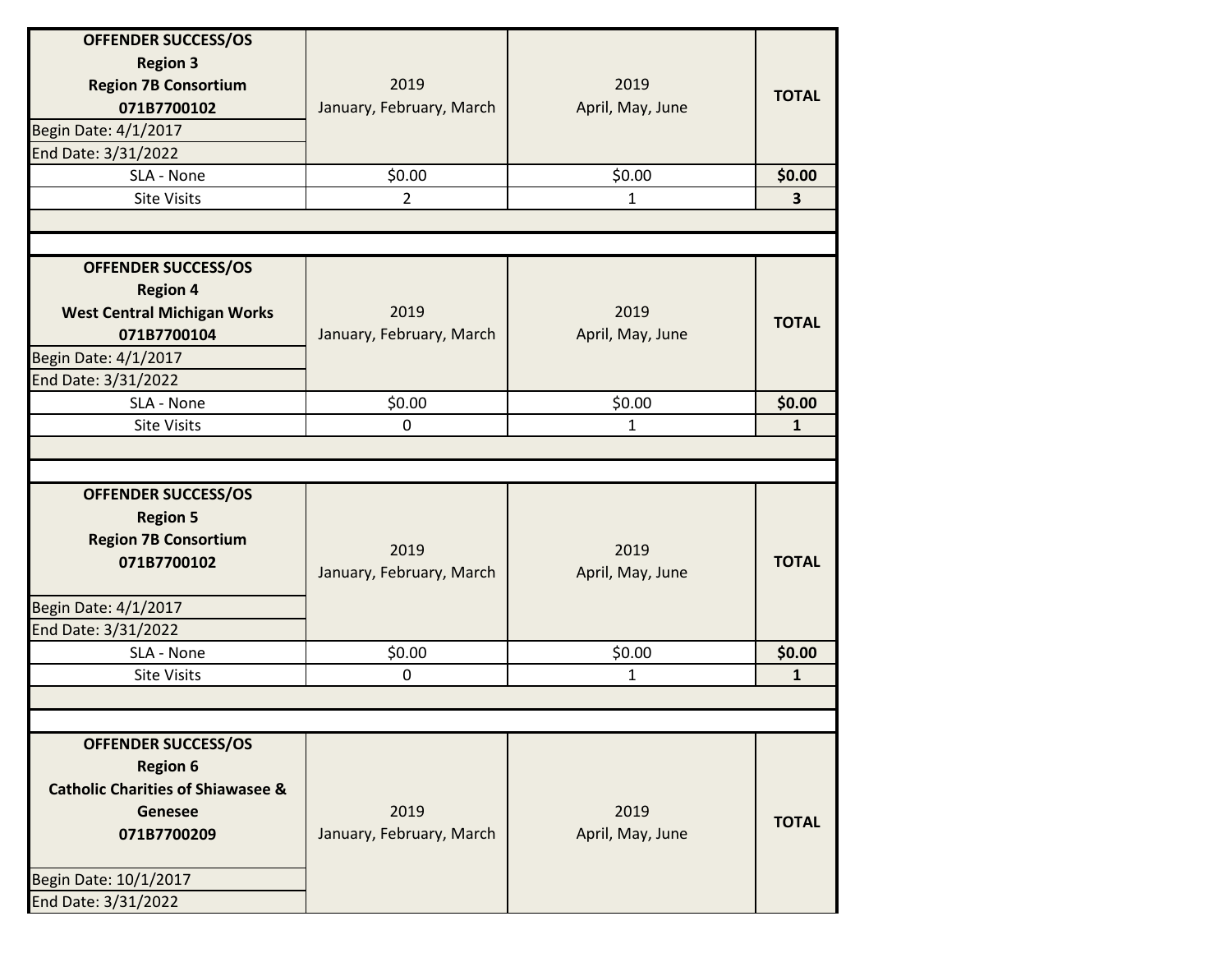| SLA - None                         | \$750.00                 | \$0.00           | \$750.00                |
|------------------------------------|--------------------------|------------------|-------------------------|
| <b>Site Visits</b>                 | $\overline{2}$           | $\overline{2}$   | 4                       |
|                                    |                          |                  |                         |
|                                    |                          |                  |                         |
| <b>OFFENDER SUCCESS/OS</b>         |                          |                  |                         |
| <b>Region 7</b>                    |                          |                  |                         |
| <b>City of Lansing</b>             | 2019                     | 2019             | <b>TOTAL</b>            |
| 071B7700202                        | January, February, March | April, May, June |                         |
| Begin Date: 9/12/2017              |                          |                  |                         |
| End Date: 3/31/2022                |                          |                  |                         |
| SLA - None                         | \$750.00                 | \$0.00           | \$750.00                |
| <b>Site Visits</b>                 | $\overline{2}$           | 5                | $\overline{7}$          |
|                                    |                          |                  |                         |
|                                    |                          |                  |                         |
| <b>OFFENDER SUCCESS/OS</b>         |                          |                  |                         |
| <b>Region 8</b>                    |                          |                  |                         |
| <b>Kinexus (Berrien County)</b>    | 2019                     | 2019             | <b>TOTAL</b>            |
| 071B7700106                        | January, February, March | April, May, June |                         |
| Begin Date: 4/1/2017               |                          |                  |                         |
| End Date: 3/31/2022                |                          |                  |                         |
| SLA - None                         | \$0.00                   | \$0.00           | \$0.00                  |
| <b>Site Visits</b>                 | $\overline{2}$           | 2                | $\overline{\mathbf{4}}$ |
|                                    |                          |                  |                         |
|                                    |                          |                  |                         |
| <b>OFFENDER SUCCESS/OS</b>         |                          |                  |                         |
| <b>Region 9</b>                    |                          |                  |                         |
| <b>Catholic Social Services of</b> | 2019                     | 2019             |                         |
| Washtenaw                          | January, February, March | April, May, June | <b>TOTAL</b>            |
| 071B7700105                        |                          |                  |                         |
| Begin Date: 4/1/2017               |                          |                  |                         |
| End Date: 3/31/2022                |                          |                  |                         |
| SLA - None                         | \$500.00                 | \$0.00           | \$500.00                |
| <b>Site Visits</b>                 | $\overline{2}$           | 4                | 6                       |
|                                    |                          |                  |                         |
|                                    |                          |                  |                         |
| <b>OFFENDER SUCCESS/OS</b>         |                          |                  |                         |
| <b>Region 10</b>                   |                          |                  |                         |
| HMSA (Oakland/Wayne)               | 2019                     | 2019             | <b>TOTAL</b>            |
| 071B7700203                        | January, February, March | April, May, June |                         |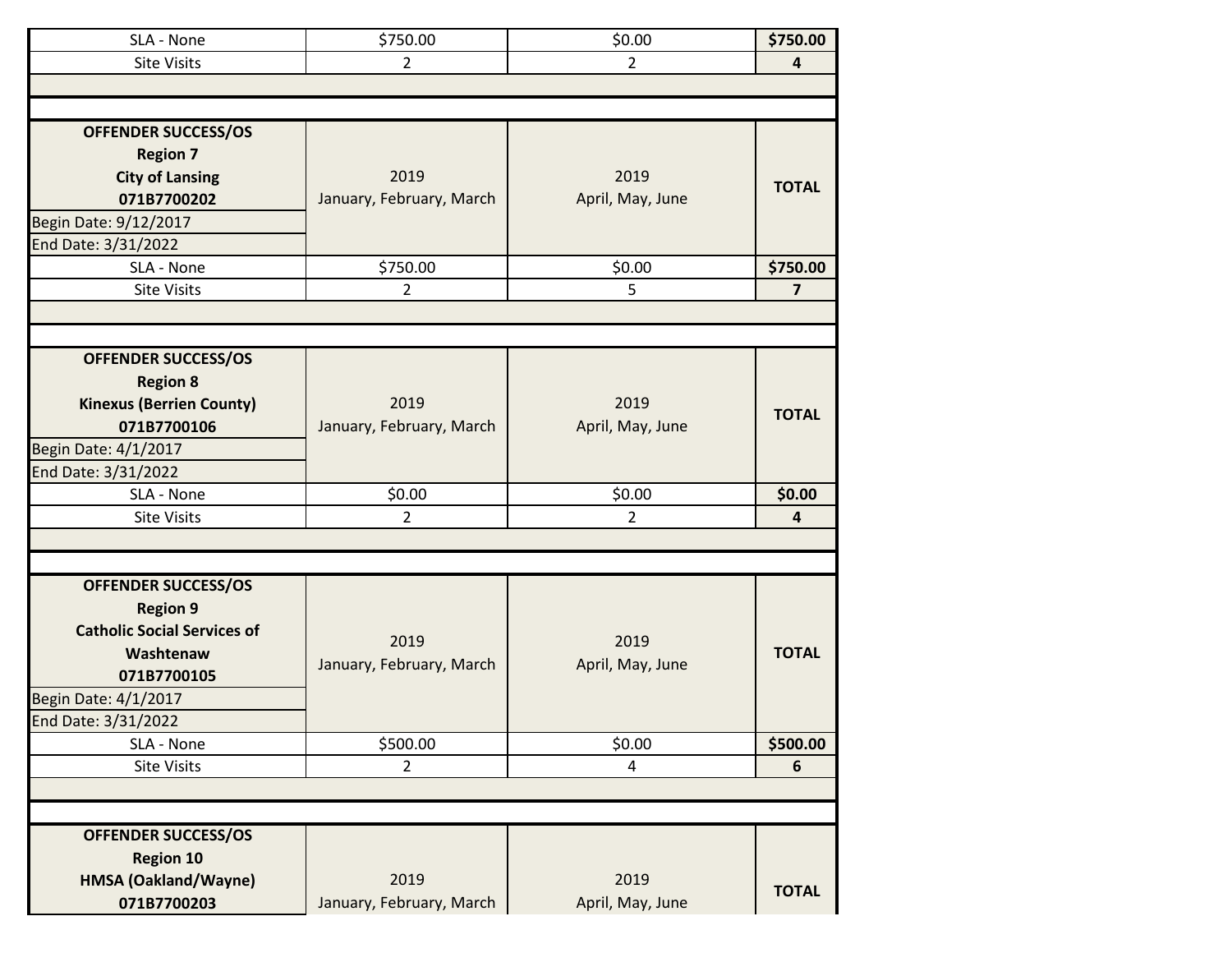| Begin Date: 9/12/2017                   |                          |                  |                         |
|-----------------------------------------|--------------------------|------------------|-------------------------|
| End Date: 3/31/2022                     |                          |                  |                         |
| SLA - None                              | \$0.00                   | \$0.00           | \$0.00                  |
| <b>Site Visits</b>                      | 0                        | 3                | $\overline{\mathbf{3}}$ |
|                                         |                          |                  |                         |
|                                         |                          |                  |                         |
| <b>OFFENDER SUCCESS/OS</b>              |                          |                  |                         |
| <b>Region 10</b>                        |                          |                  |                         |
| <b>Macomb St. Clair MI Works!</b>       | 2019                     | 2019             | <b>TOTAL</b>            |
| 071B7700204                             | January, February, March | April, May, June |                         |
| Begin Date: 9/12/2017                   |                          |                  |                         |
| End Date: 3/31/2022                     |                          |                  |                         |
| SLA - None                              | \$0.00                   | \$0.00           | \$0.00                  |
| <b>Site Visits</b>                      | 4                        | $\mathbf 0$      | 4                       |
|                                         |                          |                  |                         |
|                                         |                          |                  |                         |
| <b>OFFENDER SUCCESS/PRS</b>             |                          |                  |                         |
| <b>Turning Point (Completion House)</b> | 2019                     | 2019             |                         |
| 472B6600021C                            | January, February, March | April, May, June | <b>TOTAL</b>            |
| Begin Date: 10/1/2015                   |                          |                  |                         |
| End Date: 9/30/2020                     |                          |                  |                         |
| SLA - None                              | \$0.00                   | \$0.00           | \$0.00                  |
| <b>Site Visits</b>                      | 0                        | $\mathbf{1}$     | $\mathbf{1}$            |
|                                         |                          |                  |                         |
|                                         |                          |                  |                         |
| <b>OFFENDER SUCCESS/PRS</b>             |                          |                  |                         |
| <b>Community Mental Health (CEI)</b>    | 2019                     | 2019             |                         |
| 472B6600019C                            | January, February, March | April, May, June | <b>TOTAL</b>            |
| Begin Date: 10/1/2015                   |                          |                  |                         |
| End Date: 9/30/2020                     |                          |                  |                         |
| SLA - None                              | \$0.00                   | \$0.00           | \$0.00                  |
| <b>Site Visits</b>                      | 0                        | $\mathbf{1}$     | $\mathbf{1}$            |
|                                         |                          |                  |                         |
|                                         |                          |                  |                         |
| <b>OFFENDER SUCCESS/PRS</b>             |                          |                  |                         |
| <b>Great Lakes Recovery</b>             | 2019                     | 2019             |                         |
| 472B6600043C                            | January, February, March | April, May, June | <b>TOTAL</b>            |
| Begin Date: 10/1/2015                   |                          |                  |                         |
| End Date: 9/30/2020                     |                          |                  |                         |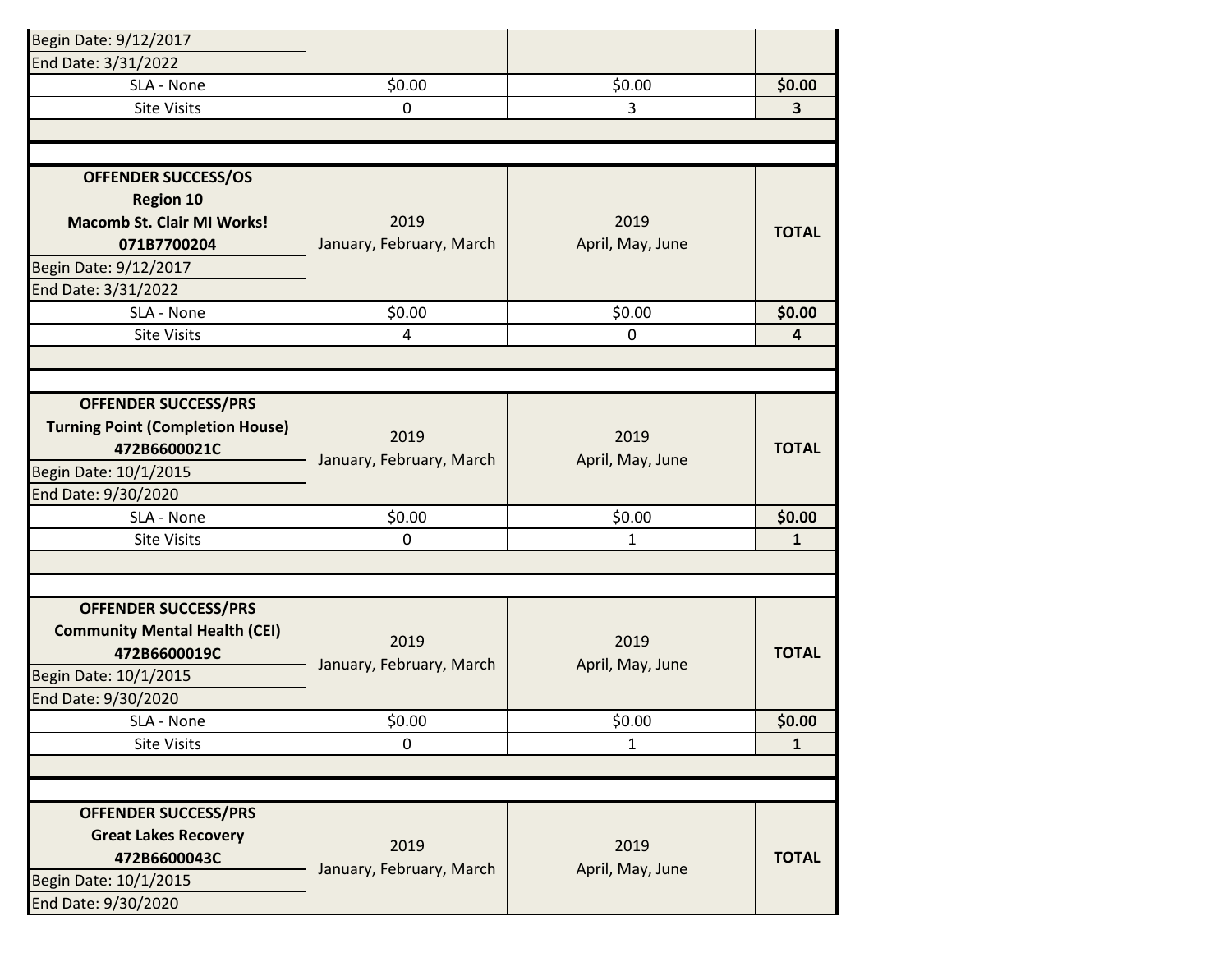| SLA - None                    | \$0.00                   | \$0.00           | \$0.00       |
|-------------------------------|--------------------------|------------------|--------------|
| <b>Site Visits</b>            | 0                        | 4                | 4            |
|                               |                          |                  |              |
|                               |                          |                  |              |
| <b>OFFENDER SUCCESS/PRS</b>   |                          |                  |              |
| <b>Operation Get Down</b>     | 2019                     | 2019             |              |
| 472B6600028C                  |                          |                  | <b>TOTAL</b> |
| Begin Date: 10/1/2015         | January, February, March | April, May, June |              |
| End Date: 9/30/2020           |                          |                  |              |
| SLA - None                    | \$0.00                   | \$0.00           | \$0.00       |
| <b>Site Visits</b>            | 0                        | 1                | 1            |
|                               |                          |                  |              |
|                               |                          |                  |              |
| <b>OFFENDER SUCCESS/PRS</b>   |                          |                  |              |
| <b>Heartline or Samaritas</b> |                          |                  |              |
| 472B6600025C                  | 2019                     | 2019             | <b>TOTAL</b> |
| Begin Date: 10/1/2015         | January, February, March | April, May, June |              |
| End Date: 9/30/2020           |                          |                  |              |
| SLA - None                    | \$0.00                   | \$0.00           | \$0.00       |
| <b>Site Visits</b>            | 0                        | 1                | $\mathbf{1}$ |
|                               |                          |                  |              |
|                               |                          |                  |              |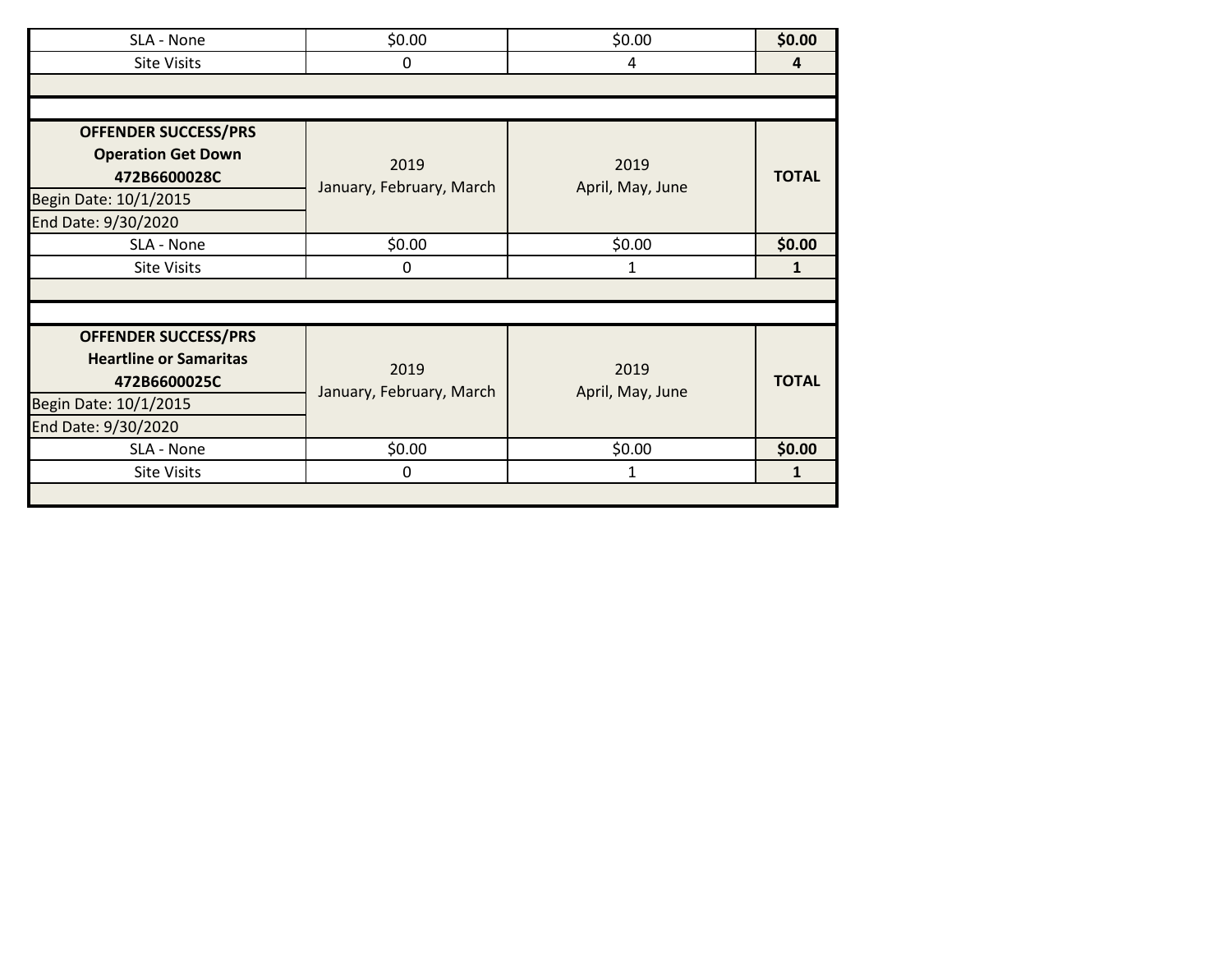**Healthcare**

| (Integrated Health Care)<br>071B6600081<br>June<br>1, 2016 - May 31, 2021 | 2019<br>Jan, Feb, Mar | 2019<br>Apr, May, Jun | <b>TOTAL</b> |
|---------------------------------------------------------------------------|-----------------------|-----------------------|--------------|
| SLA - MP Timeliness of Care<br>(Monthly)                                  | \$<br>123,000.00      | \$108,000             | \$231,000    |
| SLA - MH CPE<br>Documentation (Quarterly)                                 | \$36,000              | \$36,000              | \$72,000     |
| SLA - Mental Health<br><b>Medication Renewals</b><br>(Quarterly)          | \$<br>6,000           | \$<br>6,000           | \$12,000     |
| SLA - Pharmacy Services<br>(Monthly)                                      | \$                    | \$                    | \$0          |
| <b>SLA - Claims File Submission</b><br>and Reconciliation<br>(Monthly)    | \$                    | \$                    | \$0          |
| SLA - Training and<br>Credentialing (Annual)                              | \$                    | \$                    | \$0          |
| <b>Total</b>                                                              | \$<br>165,000         | \$150,000             | \$315,000    |
| <b>Site Visits</b><br>Scheduled/Completed                                 | 23                    | 16                    | 39           |
|                                                                           |                       |                       |              |

| <b>Health Management Assoc.</b><br>(Third Party Reviewer)<br>071B6600114<br>August 15, 2016- August 15,<br>2021 | 2019<br>Jan, Feb, Mar | 2019<br>Apr, May, Jun | <b>TOTAL</b> |
|-----------------------------------------------------------------------------------------------------------------|-----------------------|-----------------------|--------------|
| SLA - None                                                                                                      |                       |                       | \$0          |
| <b>Site Visits</b><br>Scheduled/Completed                                                                       | 4                     | 5                     | q            |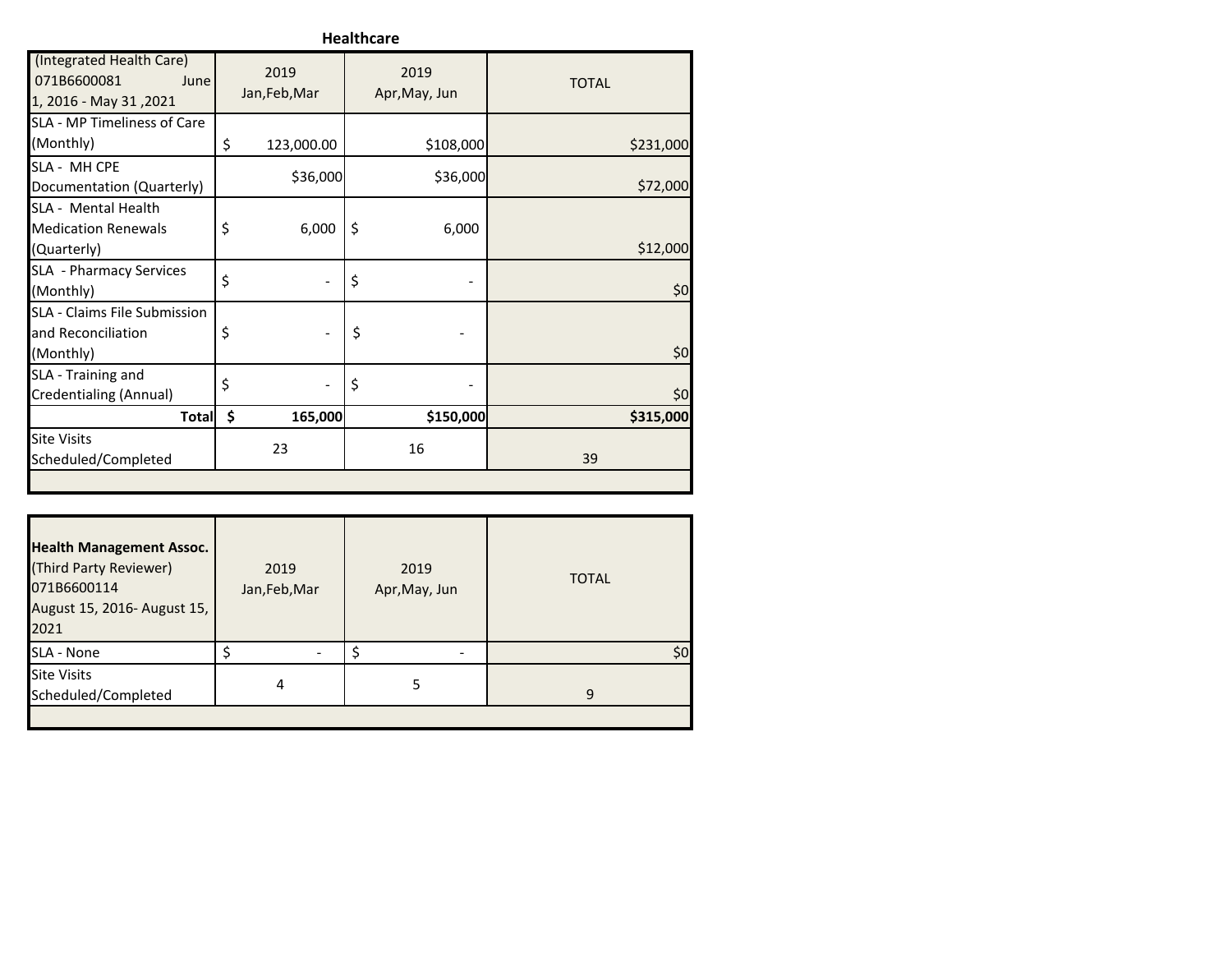| <b>Prison Based Substance</b><br><b>Abuse</b><br>18*279<br>18*282<br>18*283<br>18*284<br>18*285<br>February 1, 2018 - January<br>31, 2023 | 2019<br>Jan, Feb, Mar | 2019<br>Apr, May, Jun | <b>TOTAL</b> |
|-------------------------------------------------------------------------------------------------------------------------------------------|-----------------------|-----------------------|--------------|
| SLA - None                                                                                                                                |                       |                       | \$0          |
| <b>Site Visits</b><br>Scheduled/Completed<br>Comments:                                                                                    | 6                     | 5                     | 11           |

| <b>Residential Substance</b><br><b>Abuse</b><br>472B1300009<br>472B1300021<br>472B1300025<br>472B1300013<br>472B1300015<br>472B1300017<br>472B1300019<br>472B1300023<br>472B1300024<br>472B1300026<br>472B1300030<br>October 1, 2010 - March 31,<br>2020 | 2019<br>Jan, Feb, Mar | 2019<br>Apr, May, Jun | <b>TOTAL</b> |
|----------------------------------------------------------------------------------------------------------------------------------------------------------------------------------------------------------------------------------------------------------|-----------------------|-----------------------|--------------|
| SLA - None                                                                                                                                                                                                                                               | \$                    | \$                    | \$0          |
| <b>Site Visits</b><br>Scheduled/Completed                                                                                                                                                                                                                | 3                     | 0                     | 3            |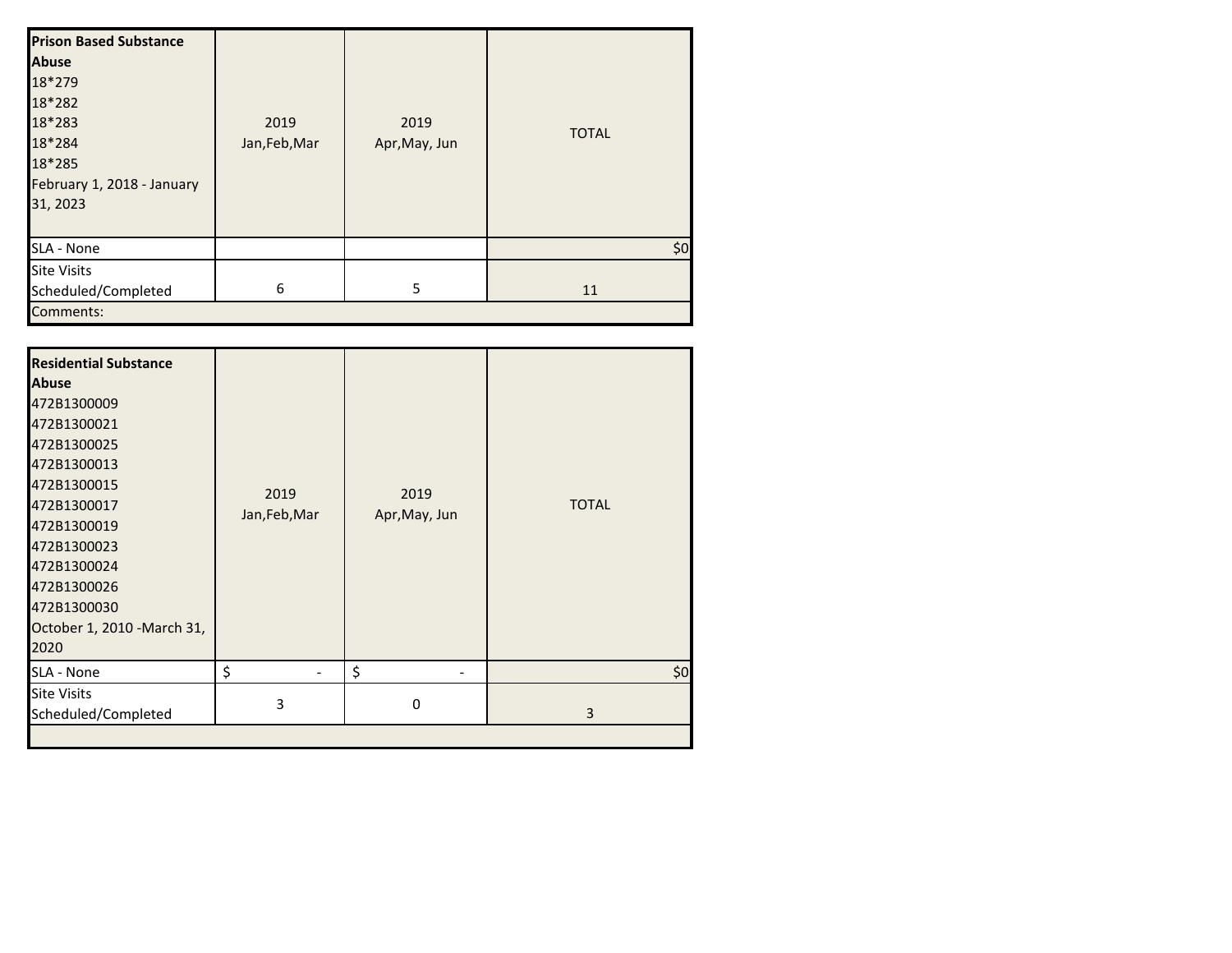| <b>Outpatient Substance</b><br><b>Abuse</b><br>472B3200018<br>472B3200024<br>472B3200028<br>472B3200029<br>472B3200030+A35<br>472B3200031<br>472B3200033<br>472B3200034<br>472B3200037<br>472B3200004<br>472B3200005<br>472B3200006<br>472B3200008<br>472B3200009<br>472B3200010<br>472B3200011<br>472B3200012<br>472B3200013<br>472B3200014<br>472B3200015<br>472B3200019<br>472B3200023<br>472B3200025<br>472B3200026<br>472B3200118<br>472B4300060<br>October 1, 2012 - March 31,<br>2020 | 2019<br>Jan, Feb, Mar | 2019<br>Apr, May, Jun | <b>TOTAL</b> |
|----------------------------------------------------------------------------------------------------------------------------------------------------------------------------------------------------------------------------------------------------------------------------------------------------------------------------------------------------------------------------------------------------------------------------------------------------------------------------------------------|-----------------------|-----------------------|--------------|
| SLA - None                                                                                                                                                                                                                                                                                                                                                                                                                                                                                   | \$                    | \$                    | \$0          |
| <b>Site Visits</b><br>Scheduled/Completed<br>Comments:                                                                                                                                                                                                                                                                                                                                                                                                                                       | 6                     | 0                     | 6            |